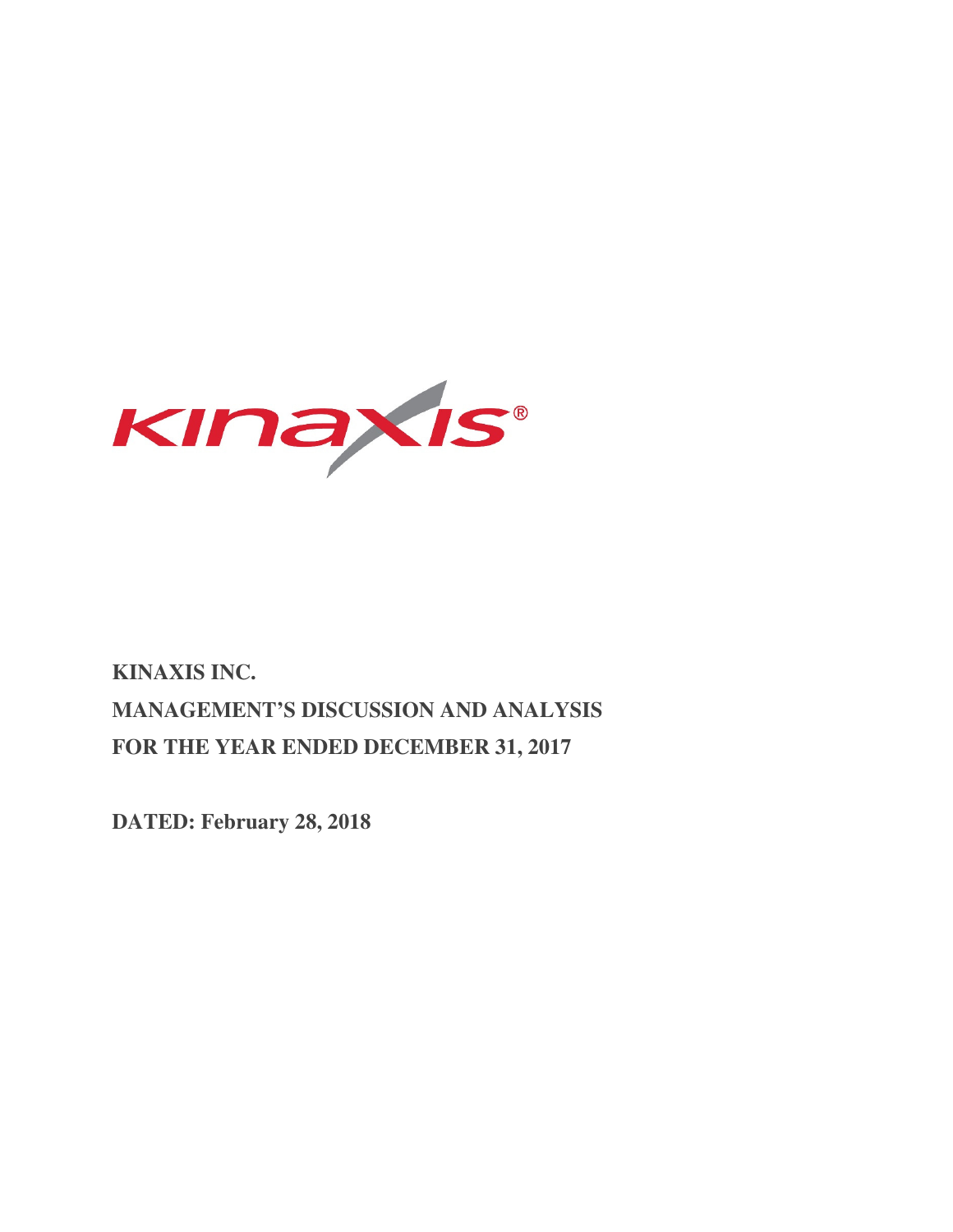

*Unless the context requires otherwise, all references in this management's discussion and analysis (the "MD&A") to "Kinaxis", "we", "us", "our" and the "Company" refer to Kinaxis Inc. and its subsidiaries as constituted on December 31, 2017. This MD&A has been prepared with an effective date of February 28, 2018.* 

*This MD&A for the years ended December 31, 2017 and 2016 should be read in conjunction with our annual consolidated financial statements and the related notes thereto as at and for the year ended December 31, 2017. The financial information presented in this MD&A is derived from our annual consolidated financial statements prepared in accordance with International Financial Reporting Standards ("IFRS") as issued by the International Accounting Standards Board ("IASB"). This MD&A contains forward-looking statements that involve risks, uncertainties and assumptions, including statements regarding anticipated developments in future financial periods and our future plans and objectives. There can be no assurance that such information will prove to be accurate, and readers are cautioned not to place undue reliance on such forward-looking statements. See "Forward-Looking Statements".* 

*This MD&A includes trade-marks, such as "Kinaxis", and "RapidResponse", which are protected under applicable intellectual property laws and are the property of Kinaxis. Solely for convenience, our trade-marks and trade names referred to in this MD&A may appear without the ® or ™ symbol, but such references are not intended to indicate, in any way, that we will not assert, to the fullest extent under applicable law, our rights to these trademarks and trade names. All other trade-marks used in this MD&A are the property of their respective owners.* 

*All references to \$ or dollar amounts in this MD&A are to U.S. currency unless otherwise indicated.* 

*Additional information relating to Kinaxis Inc., including the Company's most recently completed Annual Information Form, can be found on SEDAR at www.sedar.com.* 

## **Non-IFRS Measures**

This MD&A makes reference to certain non-IFRS measures such as "Adjusted profit", "Adjusted EBITDA" and "Adjusted diluted earnings per share". These non-IFRS measures are not recognized, defined or standardized measures under IFRS. Our definition of Adjusted profit, Adjusted EBITDA and Adjusted diluted earnings per share will likely differ from that used by other companies and therefore comparability may be limited.

Adjusted profit, Adjusted EBITDA and Adjusted diluted earnings per share should not be considered a substitute for or in isolation from measures prepared in accordance with IFRS. These non-IFRS measures should be read in conjunction with our annual consolidated financial statements and the related notes thereto as at and for the year ended December 31, 2017. Readers should not place undue reliance on non-IFRS measures and should instead view them in conjunction with the most comparable IFRS financial measures. See the reconciliations to these IFRS measures in the "Reconciliation of Non-IFRS Measures" section of this MD&A.

## **Forward-Looking Statements**

This MD&A contains forward-looking statements that relate to our current expectations and views of future events. In some cases, these forward-looking statements can be identified by words or phrases such as "may", "will", "expect", "anticipate", "aim", "estimate", "intend", "plan", "seek", "believe", "potential", "continue", "is/are likely to" or the negative of these terms, or other similar expressions intended to identify forward-looking statements. Forward-looking statements are intended to assist readers in understanding management's expectations as of the date of this MD&A and may not be suitable for other purposes. We have based these forward-looking statements on our current expectations and projections about future events and financial trends that we believe may affect our financial condition, results of operations, business strategy and financial needs. These forward-looking statements include, among other things, statements relating to:

- our expectations regarding our revenue, expenses and operations;
- our anticipated cash needs;
- our ability to protect, maintain and enforce our intellectual property rights;
- third-party claims of infringement or violation of, or other conflicts with, intellectual property rights by us;
- our plans for and timing of expansion of our solutions and services;
- our future growth plans;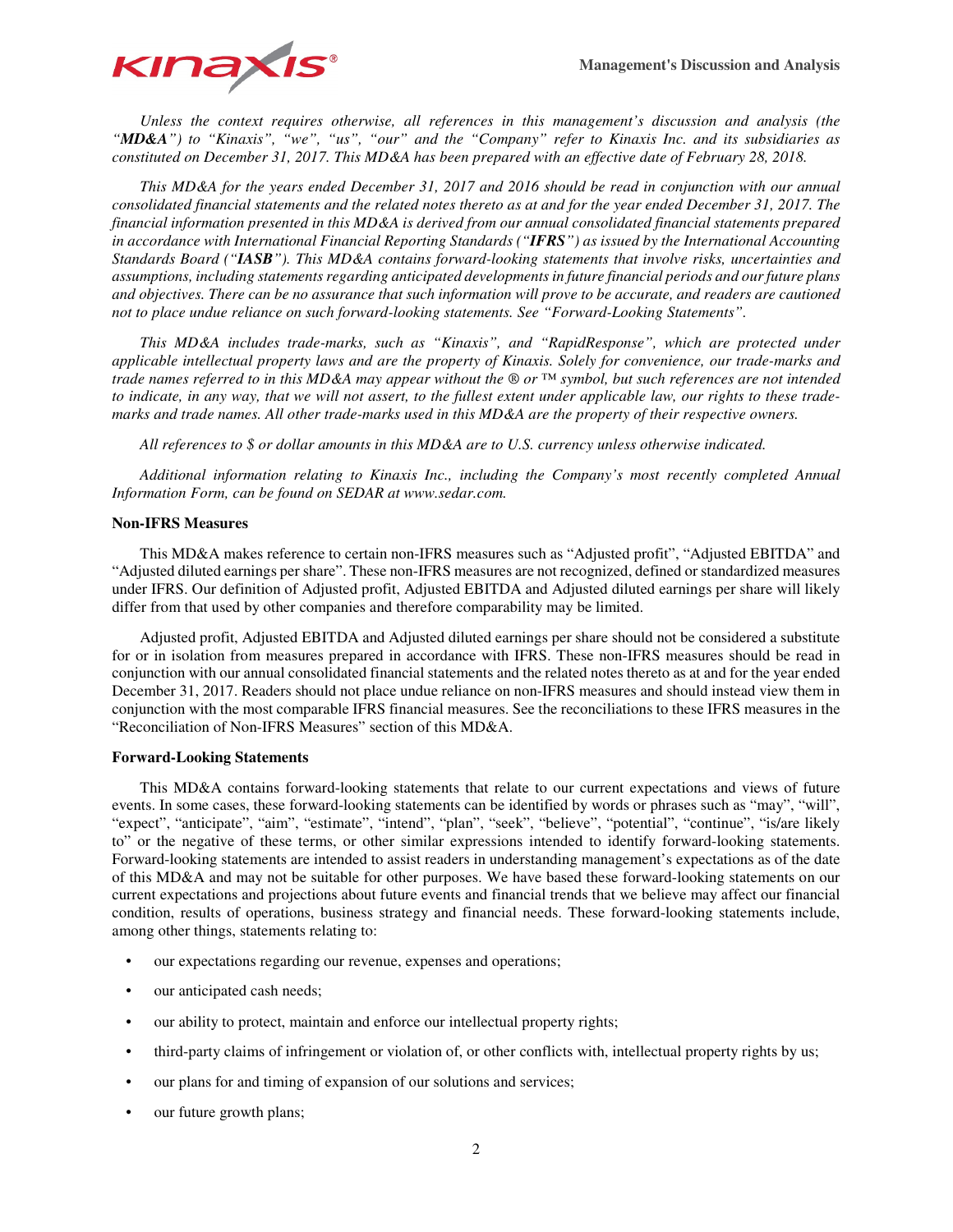

- the acceptance by our customers and the marketplace of new technologies and solutions;
- our ability to attract new customers and develop and maintain existing customers;
- our ability to attract and retain personnel;
- our expectations with respect to advancement in our technologies;
- our competitive position and our expectations regarding competition;
- regulatory developments and the regulatory environments in which we operate; and
- anticipated trends and challenges in our business and the markets in which we operate.

Forward-looking statements are based on certain assumptions and analysis made by us in light of our experience and perception of historical trends, current conditions and expected future developments and other factors we believe are appropriate. Expected future developments include growth in our target market, an increase in our subscription revenue and decrease in maintenance and support revenue based on trends in customer behaviour, increasing sales and marketing expenses, research and development expenses and general and administrative expenses based on our business plans and our continued ability to realize on the benefits of tax credits in the near term. Although we believe that the assumptions underlying the forward-looking statements are reasonable, they may prove to be incorrect.

This MD&A also includes forward-looking statements in relation to a contract dispute and arbitration proceeding with an Asian-based customer. These forward-looking statements are based on our assessment and analysis of the merits of the parties' positions. This assessment and analysis may evolve as the relevant proceedings are at a very early stage. Whether actual results, performance or achievements will conform to our expectations and predictions is subject to a number of known and unknown risks and uncertainties, including those set forth below under the heading "Risks and Uncertainties". These risks and uncertainties could cause our actual results, performance, achievements and experience to differ materially from the future expectations expressed or implied by the forward-looking statements. In light of these risks and uncertainties, readers should not place undue reliance on forward-looking statements.

The forward-looking statements made in this MD&A relate only to events or information as of the date on which the statements are made in this MD&A and are expressly qualified in their entirety by this cautionary statement. Except as required by law, we do not assume any obligation to update or revise any forward-looking statements, whether as a result of new information, future events or otherwise, after the date on which the statements are made or to reflect the occurrence of unanticipated events.

Readers should read this MD&A with the understanding that our actual future results may be materially different from what we expect.

## **Risks and Uncertainties**

We are exposed to risks and uncertainties in our business, including the risk factors set forth below:

- If we are unable to attract new customers or sell additional products to our existing customers, our revenue growth and profitability will be affected.
- We derive a significant portion of our revenue from a relatively small number of customers, and our growth depends on our ability to retain existing customers and add new customers.
- We encounter long sales cycles, particularly with our larger customers, which could have an adverse effect on the amount, timing and predictability of our revenue.
- We rely significantly on recurring revenue, and if recurring revenue declines or contracts are not renewed our future results of operations could be harmed.
- Downturns or upturns in new sales will not be immediately reflected in operating results and may be difficult to discern.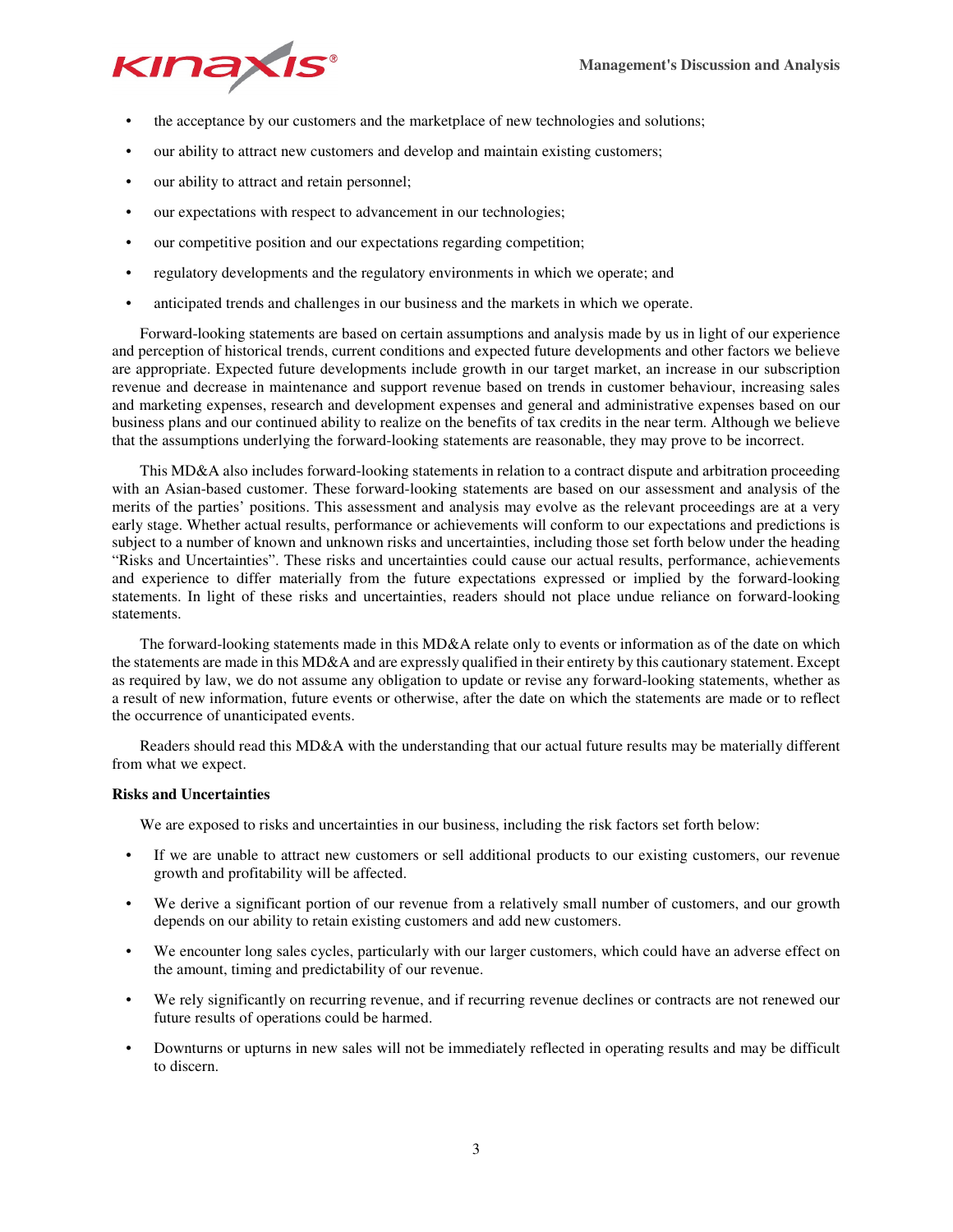

- Our quarterly results of operations may fluctuate. As a result, we may fail to meet or exceed the expectations of investors or securities analysts which could cause our share price to decline.
- Our solutions are complex and customers may experience difficulty in implementing or upgrading our products successfully or otherwise achieving the benefits attributable to our products.
- Our ability to retain customers and attract new customers could be adversely affected by an actual or perceived breach of security relating to customer information.
- We have incurred operating losses in the past and may incur operating losses in the future.
- If we are unable to develop new products and services, sell our solutions into new markets or further penetrate our existing markets, our revenue will not grow as expected.
- If we do not maintain the compatibility of our solutions with third-party applications that our customers use in their business processes, demand for our solutions could decline.
- Our inability to assess and adapt to rapid technological developments could impair our ability to remain competitive.
- We enter into service level agreements with all of our customers. If we fail to meet these contractual commitments, we could be obligated to provide credits or refunds for prepaid amounts related to unused subscription services or face contract terminations, which could adversely affect our revenues.
- Downturns in general economic and market conditions and reductions in IT spending may reduce demand for our solutions, which could negatively affect our revenue, results of operations and cash flows.
- We are subject to fluctuations in currency exchange rates.
- If we fail to protect our intellectual property and proprietary rights adequately, our business could be adversely affected.
- An assertion by a third party that we are infringing its intellectual property could subject us to costly and time consuming litigation or expensive licenses which could harm our business.
- The markets in which we participate are highly competitive, and our failure to compete successfully would make it difficult for us to add and retain customers and would reduce or impede the growth of our business.
- If we fail to retain our key employees, our business would be harmed and we might not be able to implement our business plan successfully.
- Our growth is dependent upon the continued development of our direct sales force.
- As we increase our emphasis on our partnership program, we may encounter new risks, such as dependence on partners for a material portion of our revenue and potential channel conflict.
- If we experience significant fluctuations in our rate of anticipated growth and fail to balance our expenses with our revenue forecasts, our results could be harmed.
- Interruptions, delays or security breaches in the services provided by third-party data centers and/or internet service providers could impair the delivery of our solutions and our business could suffer.
- We may experience service failures or interruptions due to defects in the software, infrastructure, third-party components or processes that comprise our existing or new solutions, any of which could adversely affect our business.
- The use of open source software in our products may expose us to additional risks and harm our intellectual property.
- Mergers or other strategic transactions involving our competitors or customers could weaken our competitive position, which could harm our results of operations.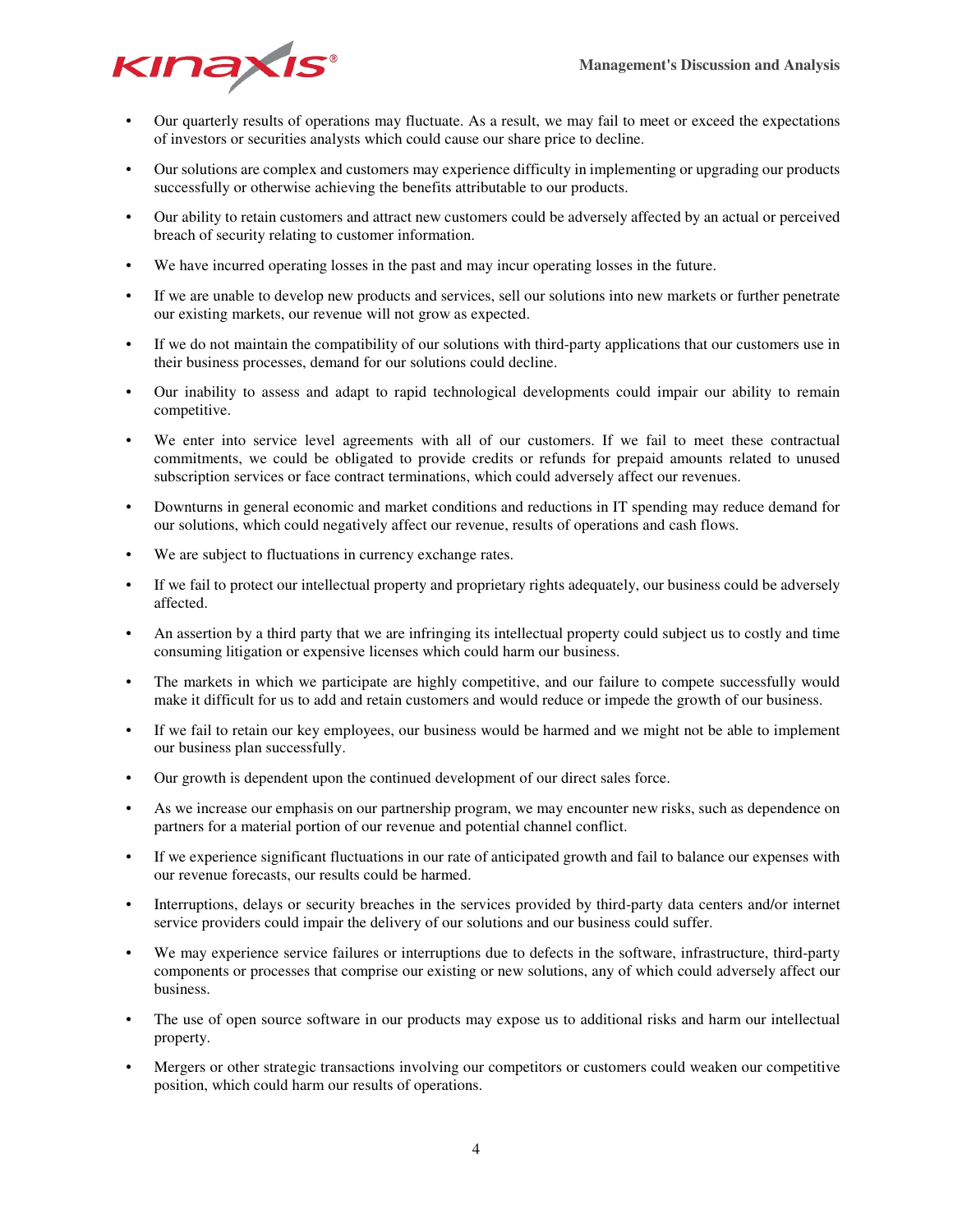

- We may not receive significant revenue as a result of our current research and development efforts.
- Because our long-term success depends, in part, on our ability to continue to expand the sales of our solutions to customers located outside of North America, our business will be susceptible to risks associated with international operations.
- The outcome of any litigation, arbitration or other dispute resolution proceedings that we may engage in from time to time is inherently uncertain. We may become defendants in legal proceedings in which we are unable to assess our exposure and which could become significant liabilities in the event of an adverse judgment or decision.
- We are subject to taxation in various jurisdictions and the taxing authorities may disagree with our tax positions.
- If we fail to develop widespread brand awareness cost-effectively, our business may suffer.
- Our strategy includes pursuing acquisitions and our potential inability to successfully integrate the newlyacquired companies or businesses may adversely affect our financial results.
- The market price for our common shares may be volatile.
- We may issue additional common shares in the future which may dilute our shareholders' investments.

A comprehensive discussion of risks, including risks not specifically listed above, can be found in our most recently filed Annual Information Form. Additional risks and uncertainties not presently known to us or that we currently consider immaterial also may impair our business and operations and cause the price of our shares to decline. If any of the noted risks actually occur, our business may be harmed and our financial condition and results of operations may suffer significantly.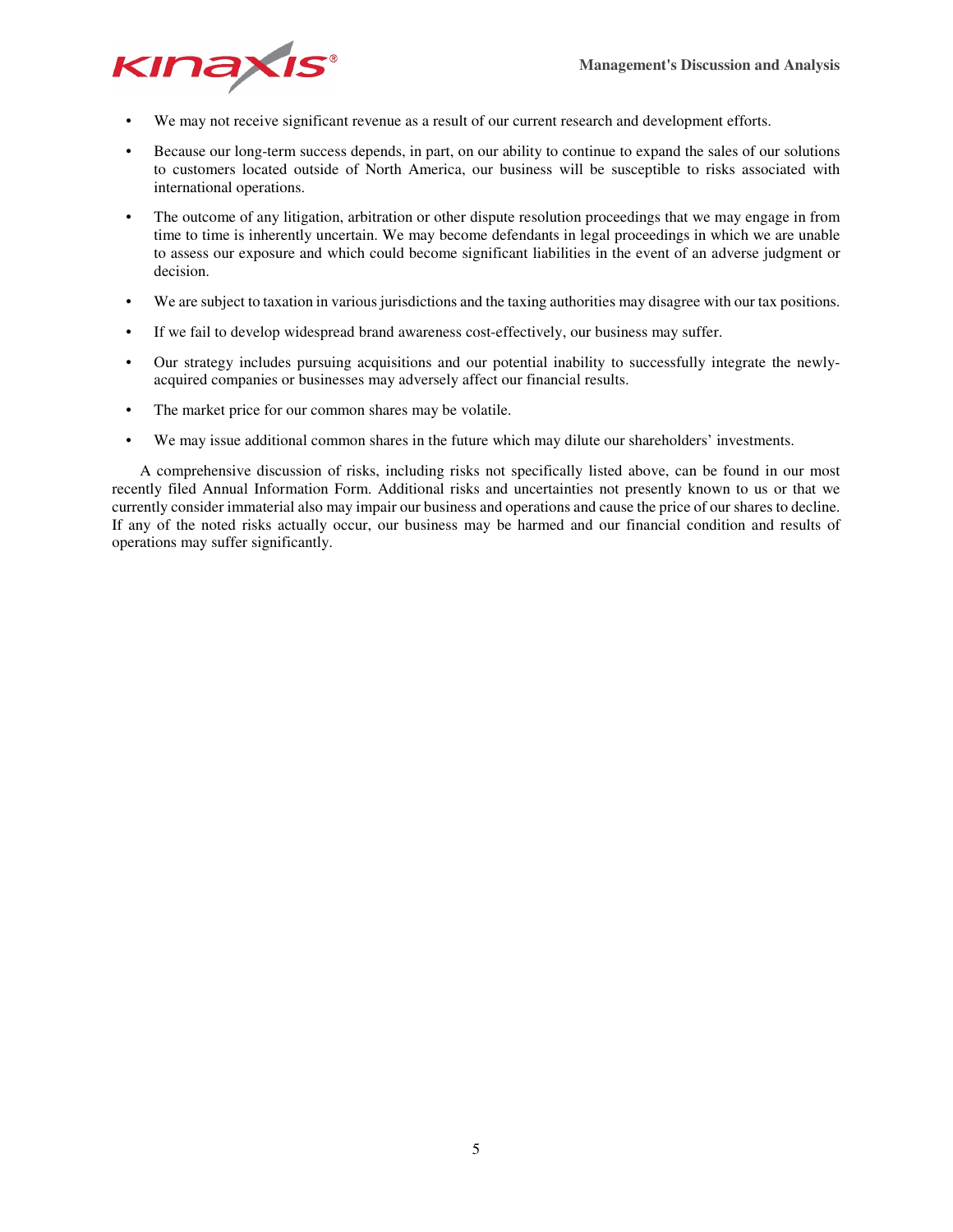

## **Overview**

We are a leading provider of cloud-based subscription software that enables our customers to improve and accelerate analysis and decision-making across their supply chain operations. Our RapidResponse product provides supply chain planning and analytics capabilities that create the foundation for managing multiple, interconnected supply chain management processes, including demand planning, supply planning, inventory management, order fulfillment and capacity planning. Our professional services team supports deployment of RapidResponse in new customers and assists existing customers in fully leveraging the benefits of the product.

Our target market is large global enterprises that have significant unresolved supply chain challenges. We believe this market is growing as a result of a number of factors, including increased complexity and globalization of supply chains, outsourcing, a diversity of data sources and systems, and competitive pressures on our customers.

We have established a consistent financial track record of strong revenue growth, solid earnings performance and cash generation. Our subscription and total annual revenues have grown at a compound annual growth rate (CAGR) of 25% and 24% respectively for the three years ended December 31, 2017. This growth is driven both by contracts with new customers and expansion of our solution and service engagements within our existing customer base. For the three months and year ended December 31, 2017, our Adjusted EBITDA was 32% and 30% of revenue and ending cash balances grew to \$158.4 million.

Our customers are generally large national or multinational enterprises with complex supply chain requirements. We target multiple key industry verticals including high technology and electronics manufacturing, aerospace and defense, industrial products, life sciences and pharmaceuticals, automotive, and consumer packaged goods.

We sell our product using a subscription-based model. Our agreements with customers are typically two to five years in length. Our subscription fee generally depends on the size of our customer, the number of applications deployed, the number of users and the number of manufacturing, distribution and inventory sites our product is required to model. Average annual contract value fluctuates from period to period depending on the size of new customers and the extent to which we are successful in expanding adoption of our products by existing customers.

For the year ended December 31, 2017, our ten largest customers accounted for approximately 44% of our total revenues with no one customer accounting for greater than 10% of total revenues.

Increasing revenues through new customer wins is one of our highest organizational priorities. Our sales cycle can be lengthy, as we generally target very large organizations with significant internal processes for adoption of new systems. We currently pursue a revenue growth model that includes both direct sales through our internal sales force, as well as indirect sales through channels including resellers and other partners.

Due to the growth in the market and increasing need for solutions, competition in the industry from new entrants and larger incumbent vendors will increase. In addition to this increased competitive pressure, changes in the global economy may have an impact on the timing and ability of these enterprises to make buying decisions, which may have an impact on our performance.

We continue to drive growth in our business through new customer acquisition and expansion of existing customers through our land and expand strategy. Over the last several years, approximately 65% of subscription growth has been derived from new customers. Our net revenue retention is greater than 100%, reflecting our longer term contract structure and renewal history.

We continue to invest in our partner capabilities with Accenture and Deloitte Consulting LLP. In February 2017, we announced an alliance with Bain & Company, which will enable Bain to extend the value they bring to their clients by leveraging the power of RapidResponse during their supply chain diagnostics engagement. In May 2017, we announced an extension of our strategic partnership with Barkawi Management Consultants which will combine our market leading supply chain planning platform with Barkawi's expertise in business solutions for supply chain and operations to help multinational organizations improve their supply chain and operational results. In October 2017, we announced a strategic partnership with mSE Solutions, which will help customers realize end-to-end supply chain optimization by combining our industry-leading concurrent planning solution with mSE's expertise, experience and vision for next-generation extended supply chains.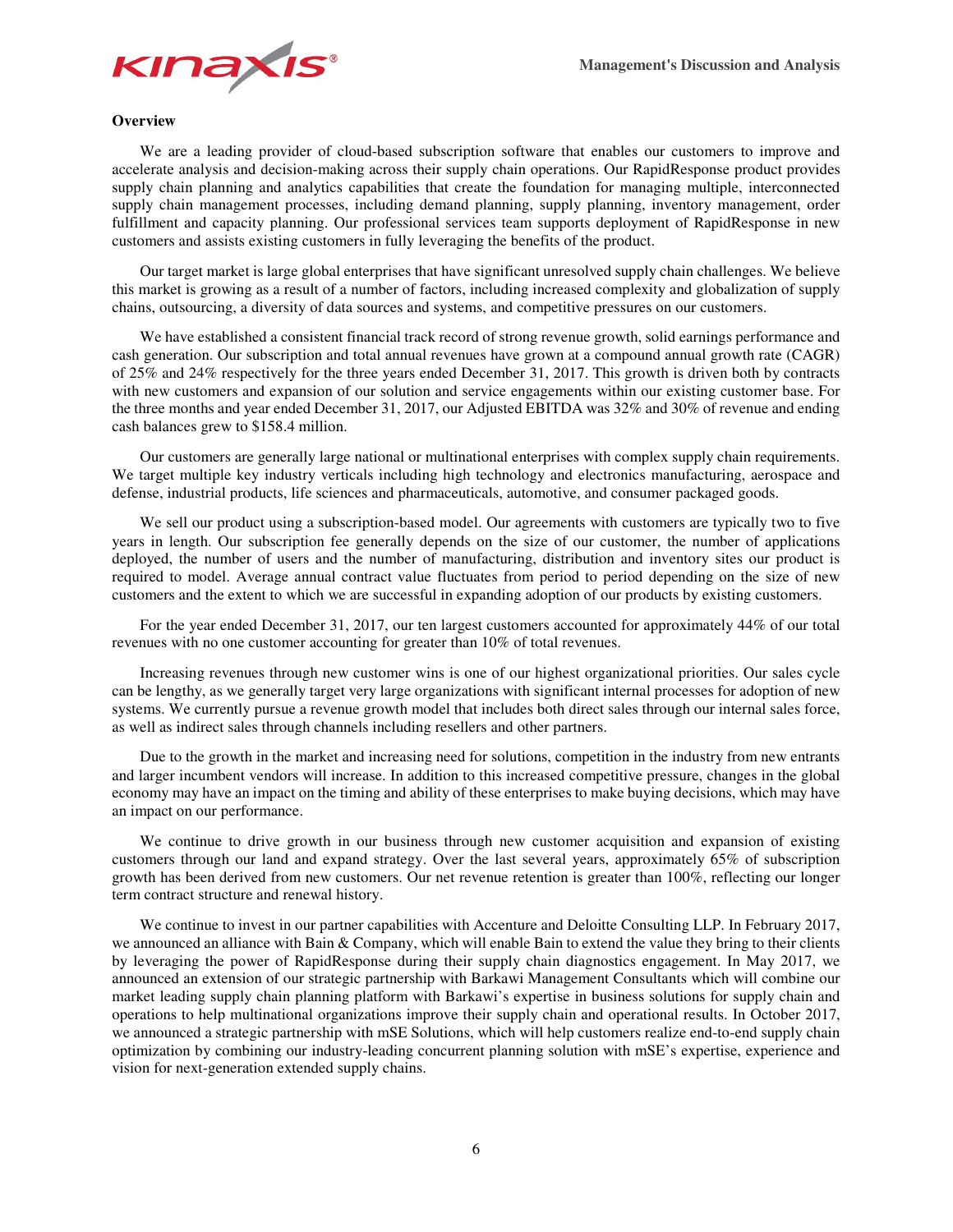

We are headquartered in Ottawa, Ontario. We have subsidiaries located in the United States, the Netherlands and Hong Kong and subsidiaries and offices in Seoul, South Korea and Tokyo, Japan. We continue to expand our operations internationally. In the year ended December 31, 2017, 88% of our revenues were derived from North American based customer contracts and our remaining revenues were derived principally from Asian and European based contracts.

## **Key Performance Indicators**

The key performance indicators that we use to manage our business and evaluate our financial results and operating performance are: total revenue, total new customers, incremental subscription revenue and bookings, net revenue retention, secured subscription backlog, operating expenses, Adjusted profit (as discussed below), Adjusted EBITDA (as discussed below), Adjusted diluted earnings per share (as discussed below), and cash flow from operations. Some of these measures are non-IFRS measures. See "Non-IFRS Measures" above. Management reconciles non-IFRS measures to IFRS measures where a comparable IFRS measure exists. See "Reconciliation of Non-IFRS Measures" below. We evaluate our performance by comparing our actual results to budgets, forecasts and prior period results.

#### *Net revenue retention*

Our subscription customers generally enter into two to five year agreements, paid annually in advance, for use of our solution. In certain circumstances, customers will prepay subscription fees for the term of the agreement for various reasons. Subscription agreements are generally subject to price increases upon renewal reflecting both inflationary increases and the additional value provided by our solutions. In addition to the expected increase in subscription revenue from price increases over time, existing customers may subscribe for additional applications, users or sites during the terms of their agreements.

Our subscription model results in a high proportion of recurring revenue, which we define as subscription revenue plus maintenance and support revenue (see "Significant Factors Affecting Results of Operations – Revenue"). We believe the power of the subscription model is only fully realized when a vendor has high retention rates. High customer retention rates generate a long customer lifetime and a very high lifetime value of the customer. Our net revenue retention rates remain over 100%, which includes sales of additional applications, users and sites to existing customers.

The recurring nature of our revenue provides high visibility into future performance, and upfront payments result in cash flow generation in advance of revenue recognition. Typically, approximately 80% of our annual subscription revenue is recognized from customers that are in place at the beginning of the year (excluding the effect of renewals) and this continues to be our target model going forward. However, this also means that agreements with new customers or agreements with existing customers purchasing additional applications, users or sites in a quarter may not contribute significantly to revenue in the current quarter. For example, a new customer who enters into an agreement on the last day of a quarter will typically have no impact on the revenue recognized in that quarter.

#### **Significant Factors Affecting Results of Operations**

Our results of operations are influenced by a variety of factors, including:

#### *Revenue*

Our revenue consists of subscription fees, professional service fees and maintenance and support fees. Subscription revenue is comprised of fixed term fees for licensed on-premise use of RapidResponse or fees for provision as software as a service ("**SaaS**") in a hosted/cloud environment.

Subscription revenue includes maintenance and support for the solution for the term of the contract as well as hosting services when provided under a SaaS arrangement.

Professional services revenue is comprised of fees charged to assist organizations to implement and integrate our solution and train their staff to use and deploy our solution. Professional service engagements are contracted on a time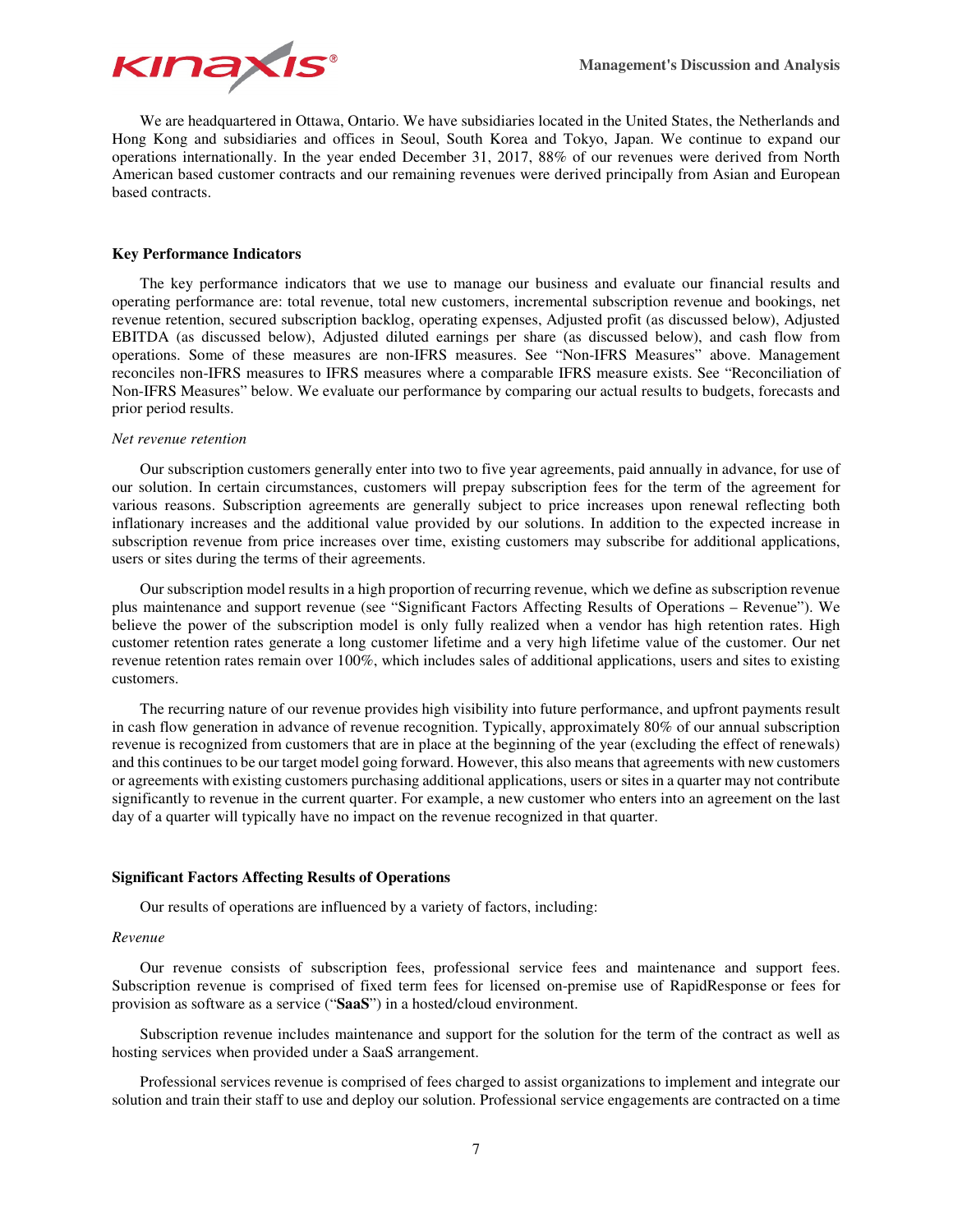

and materials basis including billable travel expenses and are billed and recognized as revenue as the service is delivered. In certain circumstances, we enter into arrangements for professional services on a fixed price basis; in these cases, revenue is recognized by reference to the stage of completion of the contract.

Maintenance and support revenue relates to fees for maintenance and support for certain legacy customers who licensed our software on a perpetual basis prior to our conversion to a SaaS model in 2005. Over time, this revenue stream is expected to decline as more customers eventually convert to our more comprehensive, subscription based service or customers choose to let their support contracts lapse.

## *Cost of revenue*

Cost of revenue consists of personnel, travel and other overhead costs related to implementation teams supporting initial deployments, training services and subsequent stand-alone engagements for additional services. Cost of revenue also includes personnel and overhead costs associated with our customer support team, the cost of our data center facilities where we physically host our on-demand solution, and network connectivity costs for the provisioning of hosting services under SaaS arrangements.

## *Sales and marketing expenses*

Sales and marketing expenses consist primarily of personnel and related costs for our sales and marketing teams, including salaries and benefits, contract acquisition costs including commissions earned by sales personnel, partner programs support and training, and trade show and promotional marketing costs.

We plan to continue to invest in sales and marketing by expanding our domestic and international selling and marketing activities, building brand awareness, developing partners, and sponsoring additional marketing events. We expect that in the future, sales and marketing expenses will continue to increase.

## *Research and development expenses*

Research and development ("**R&D**") expenses consist primarily of personnel and related costs for the teams responsible for the ongoing research, development and product management of RapidResponse. These expenses are recorded net of any applicable scientific research and experimental development investment tax credits ("**investment tax credits**") earned for expenses incurred in Canada against eligible projects. We only record non-refundable tax credits to the extent there is reasonable assurance we will be able to use the investment tax credits to reduce current or future tax liabilities. As the Company has an established history of profits, we do expect to realize the benefit of these tax credits in the near term. Further, we anticipate that spending on R&D will also be higher in absolute dollars as we expand our research and development and product management teams.

## *General and administrative expenses*

General and administrative expenses consist primarily of personnel and related costs associated with administrative functions of the business including finance, human resources and internal information system support, as well as legal, accounting and other professional fees. We expect that, in the future, general and administrative expenses will increase in absolute dollars as we invest in our infrastructure and we incur additional employee-related costs and professional fees related to the growth of our business and international expansion.

## *Foreign exchange*

Our presentation and functional currency is U.S. dollars with the exception of our subsidiaries in South Korea (Korean Won), Japan (Japanese Yen) and the Netherlands (Euro). We derive most of our revenue in U.S. dollars. Our head office and a significant portion of our employees are located in Ottawa, Canada, and as such approximately a third of our expenses are incurred in Canadian dollars.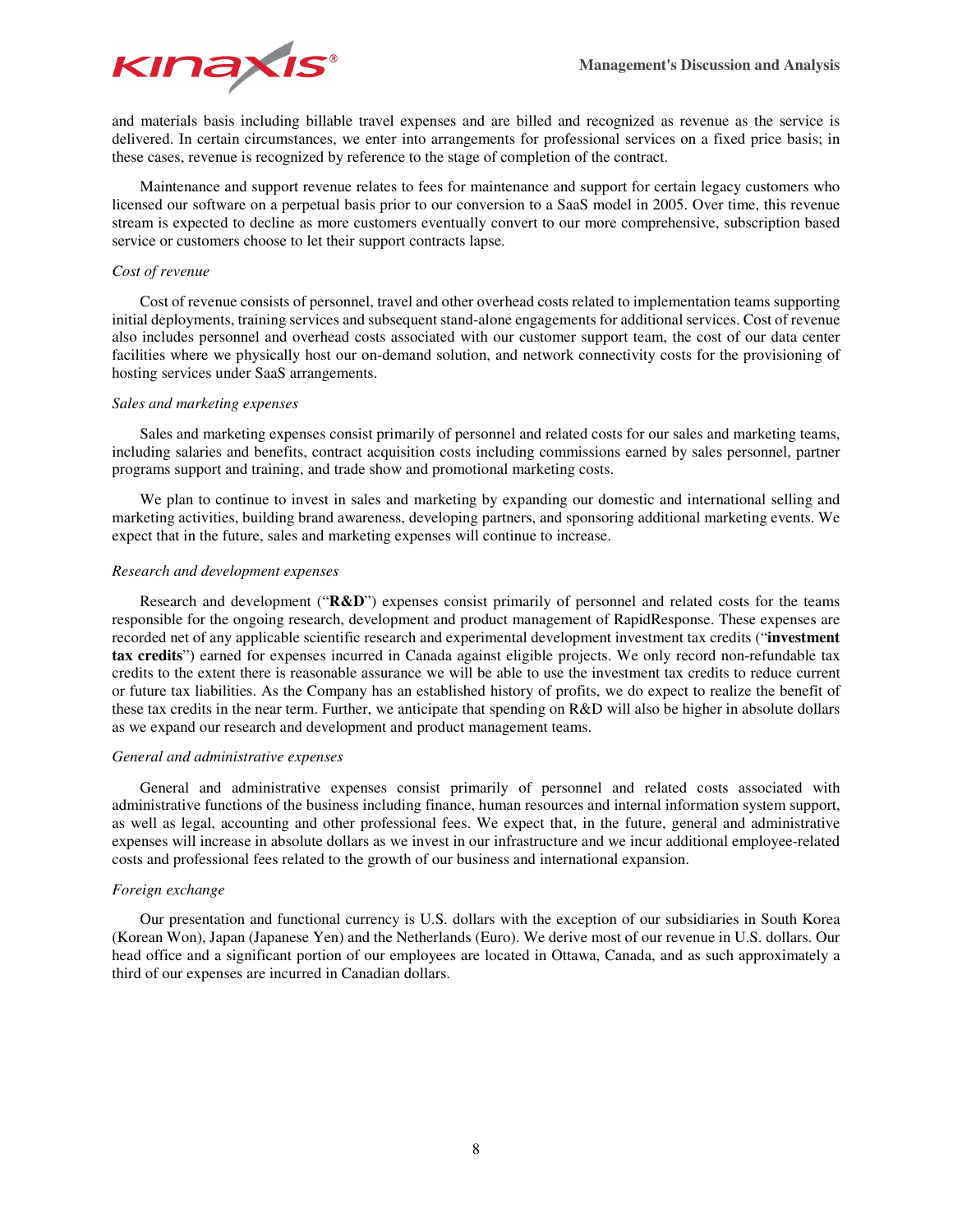

## **Results of Operations**

The following table sets forth a summary of our results of operations for the three months and years ended December 31, 2017 and 2016:

|                                | Three months ended<br>December 31, |        |      |        |                                                           | <b>Years ended</b><br>December 31, |     |           |    |         |  |
|--------------------------------|------------------------------------|--------|------|--------|-----------------------------------------------------------|------------------------------------|-----|-----------|----|---------|--|
|                                | 2017                               |        | 2016 |        |                                                           | 2017                               |     | 2016      |    | 2015    |  |
|                                |                                    |        |      |        | (In thousands of U.S. dollars, except earnings per share) |                                    |     |           |    |         |  |
| <b>Statement of Operations</b> |                                    |        |      |        |                                                           |                                    |     |           |    |         |  |
|                                | S.                                 | 34,423 | S.   | 30,264 |                                                           | \$133,317                          |     | \$115,951 | \$ | 91,271  |  |
|                                |                                    | 9,737  |      | 9,493  |                                                           | 39,780                             |     | 35,777    |    | 25,743  |  |
|                                |                                    | 24.686 |      | 20.771 |                                                           | 93,537                             |     | 80.174    |    | 65,528  |  |
|                                |                                    | 16,964 |      | 17,031 |                                                           | 66,826                             |     | 62,280    |    | 41,721  |  |
|                                |                                    | 7.722  |      | 3.740  |                                                           | 26.711                             |     | 17.894    |    | 23,807  |  |
|                                |                                    | (31)   |      | (223)  |                                                           | (84)                               |     | (198)     |    | (1,041) |  |
|                                |                                    | 378    |      | 78     |                                                           | 1,131                              |     | 307       |    | 128     |  |
|                                |                                    | 8.069  |      | 3,595  |                                                           | 27,758                             |     | 18,003    |    | 22,894  |  |
|                                |                                    | 2,584  |      | 1,884  |                                                           | 7,375                              |     | 7,258     |    | 10,216  |  |
|                                |                                    | 5,485  | \$   | 1,711  | S.                                                        | 20,383                             | \$. | 10,745    |    | 12,678  |  |
|                                | \$.                                | 7,819  | \$   | 3,661  | \$                                                        | 30,129                             | \$  | 18,885    | \$ | 17,130  |  |
|                                | \$                                 | 11,157 | \$   | 6,438  | \$                                                        | 40,075                             | \$  | 28,528    | \$ | 29,985  |  |
|                                | \$                                 | 0.22   | \$   | 0.07   | \$                                                        | 0.81                               | \$  | 0.44      | \$ | 0.53    |  |
|                                |                                    | 0.21   | \$   | 0.07   | S                                                         | 0.77                               | \$  | 0.41      | \$ | 0.50    |  |
|                                |                                    | 0.30   | \$   | 0.14   | S                                                         | 1.14                               | \$  | 0.73      | \$ | 0.67    |  |

| As at December 31, |                                |           |  |  |  |  |
|--------------------|--------------------------------|-----------|--|--|--|--|
| 2017               | 2016                           | 2015      |  |  |  |  |
|                    | (In thousands of U.S. dollars) |           |  |  |  |  |
| \$212,693          | \$168,292                      | \$128,096 |  |  |  |  |
| 9.689              | 14.628                         | 15.256    |  |  |  |  |

Note:

(1) Adjusted profit, Adjusted EBITDA and Adjusted diluted earnings per share are non-IFRS measures. See "Non-IFRS Measures". For a reconciliation of these measures to the closest IFRS measure, where a comparable IFRS measure exists, see "Reconciliation of Non-IFRS Measures" below.

## **Reconciliation of Non-IFRS Measures**

## *Adjusted profit and Adjusted diluted earnings per share*

Adjusted profit represents profit adjusted to exclude our equity compensation plans. Adjusted diluted earnings per share represents diluted earnings per share using Adjusted profit. We use Adjusted profit and Adjusted diluted earnings per share to measure our performance as these measures better align with our results and improve comparability against our peers.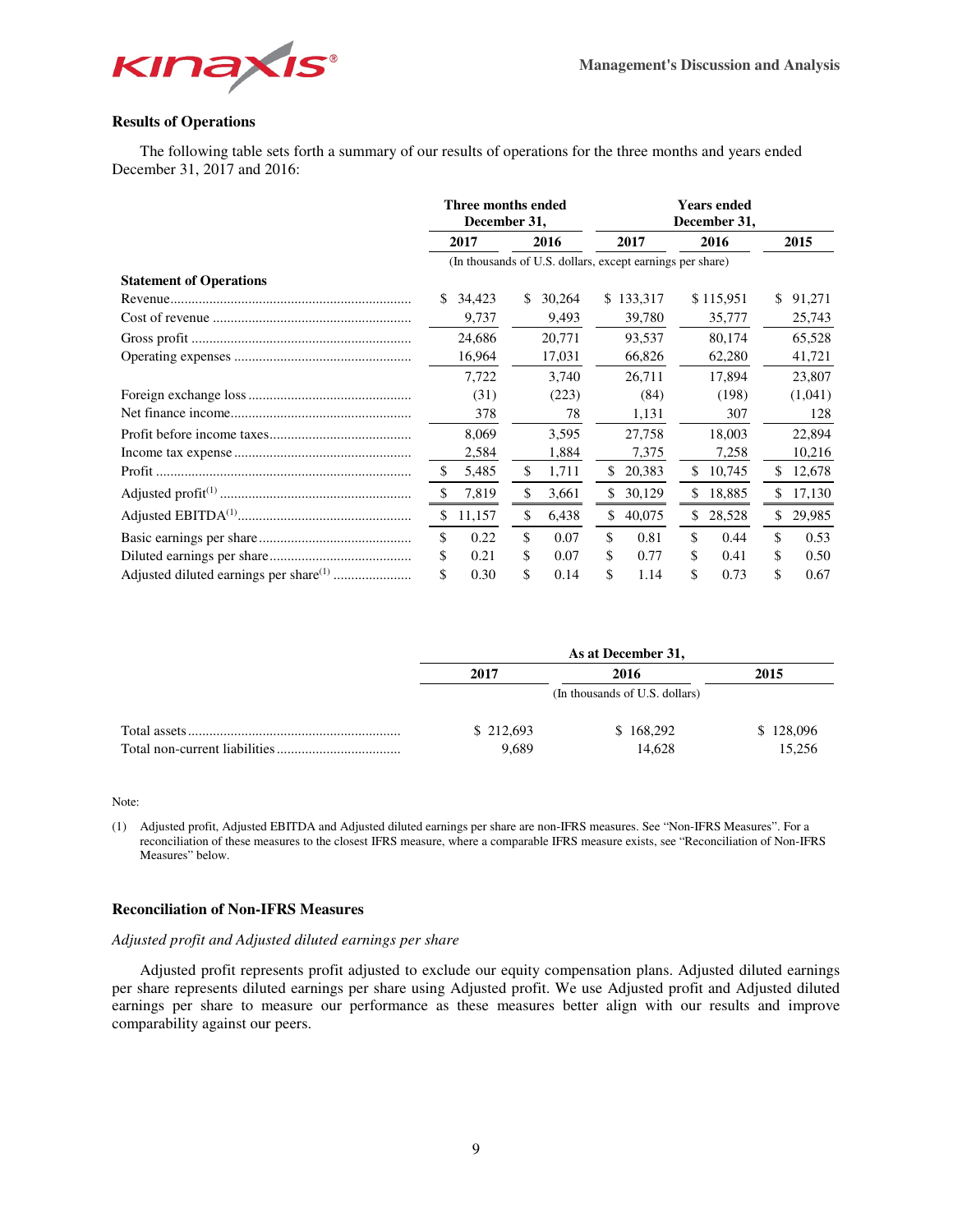

## *Adjusted EBITDA*

Adjusted EBITDA represents profit adjusted to exclude our equity compensation plans, income tax expense, depreciation, foreign exchange loss (gain) and net financing (income) expense. We use Adjusted EBITDA to provide readers with a supplemental measure of our operating performance and thus highlight trends in our core business that may not otherwise be apparent when relying solely on IFRS financial measures.

We believe that securities analysts, investors and other interested parties frequently use non-IFRS measures in the evaluation of issuers. Management also uses non-IFRS measures in order to facilitate operating performance comparisons from period to period, prepare annual operating budgets and assess our ability to meet our capital expenditure and working capital requirements.

We have reconciled Adjusted profit and Adjusted EBITDA to the most comparable IFRS financial measure as follows:

|                                            | Three months ended<br>December 31, |        |      | <b>Years ended</b><br>December 31, |                                                    |         |      |        |    |        |
|--------------------------------------------|------------------------------------|--------|------|------------------------------------|----------------------------------------------------|---------|------|--------|----|--------|
|                                            | 2017                               |        | 2016 |                                    | 2017                                               |         | 2016 |        |    | 2015   |
|                                            |                                    |        |      |                                    | (In thousands of U.S. dollars, except percentages) |         |      |        |    |        |
| <b>Statement of Operations</b>             |                                    |        |      |                                    |                                                    |         |      |        |    |        |
|                                            |                                    | 5,485  | \$.  | 1.711                              | S.                                                 | 20.383  | \$.  | 10.745 | S. | 12,678 |
|                                            |                                    | 2,334  |      | 1,950                              |                                                    | 9,746   |      | 8,140  |    | 4,452  |
|                                            | \$.                                | 7,819  | \$.  | 3,661                              | \$                                                 | 30,129  | \$.  | 18,885 |    | 17,130 |
|                                            |                                    | 2.584  |      | 1.884                              |                                                    | 7.375   |      | 7.258  |    | 10.216 |
|                                            |                                    | 1,101  |      | 748                                |                                                    | 3,618   |      | 2.494  |    | 1,726  |
|                                            |                                    | 31     |      | 223                                |                                                    | 84      |      | 198    |    | 1,041  |
|                                            |                                    | (378)  |      | (78)                               |                                                    | (1,131) |      | (307)  |    | (128)  |
|                                            |                                    | 3,338  |      | 2.777                              |                                                    | 9.946   |      | 9.643  |    | 12,855 |
|                                            | S.                                 | 11,157 |      | 6,438                              | \$                                                 | 40,075  | \$.  | 28,528 | S. | 29,985 |
| Adjusted EBITDA as a percentage of revenue |                                    | 32%    |      | 21%                                |                                                    | 30%     |      | 25%    |    | 33%    |

## *Revenue*

|                         | Three months ended<br>December 31, |           | 2016 to<br>2017 |                                                    | Years ended<br>December 31, |        |  |  |  |
|-------------------------|------------------------------------|-----------|-----------------|----------------------------------------------------|-----------------------------|--------|--|--|--|
|                         | 2017                               | 2016      | $\mathcal{O}_0$ | 2017                                               | 2016                        | $\%$   |  |  |  |
|                         |                                    |           |                 | (In thousands of U.S. dollars, except percentages) |                             |        |  |  |  |
| Revenue                 |                                    |           |                 |                                                    |                             |        |  |  |  |
|                         | \$ 26,961                          | \$ 22,660 | 19%             | \$100,813                                          | 81,838<br>\$.               | 23%    |  |  |  |
| Professional services   | 7.202                              | 7,355     | $-2\%$          | 31.469                                             | 33.115                      | $-5\%$ |  |  |  |
| Maintenance and support | 260                                | 249       | 4%              | 1,035                                              | 998                         | $4\%$  |  |  |  |
|                         | 34.423                             | 30.264    | 14%             | 133.317                                            | 115.951                     | 15%    |  |  |  |

Total revenue for the fourth quarter of 2017 was \$34.4 million, an increase of \$4.2 million or 14% compared to the same period in 2016. Total revenue for fiscal 2017 was \$133.3 million, an increase of \$17.4 million or 15% compared to the same period in 2016.

## *Subscription revenue*

Subscription revenue for the fourth quarter was \$27.0 million, an increase of 19% compared to the same period in 2016. Subscription revenue for fiscal 2017 was \$100.8 million, an increase of 23% compared to the same period in 2016. Subscription revenue increased \$4.3 million for the fourth quarter and \$19.0 million for the fiscal year compared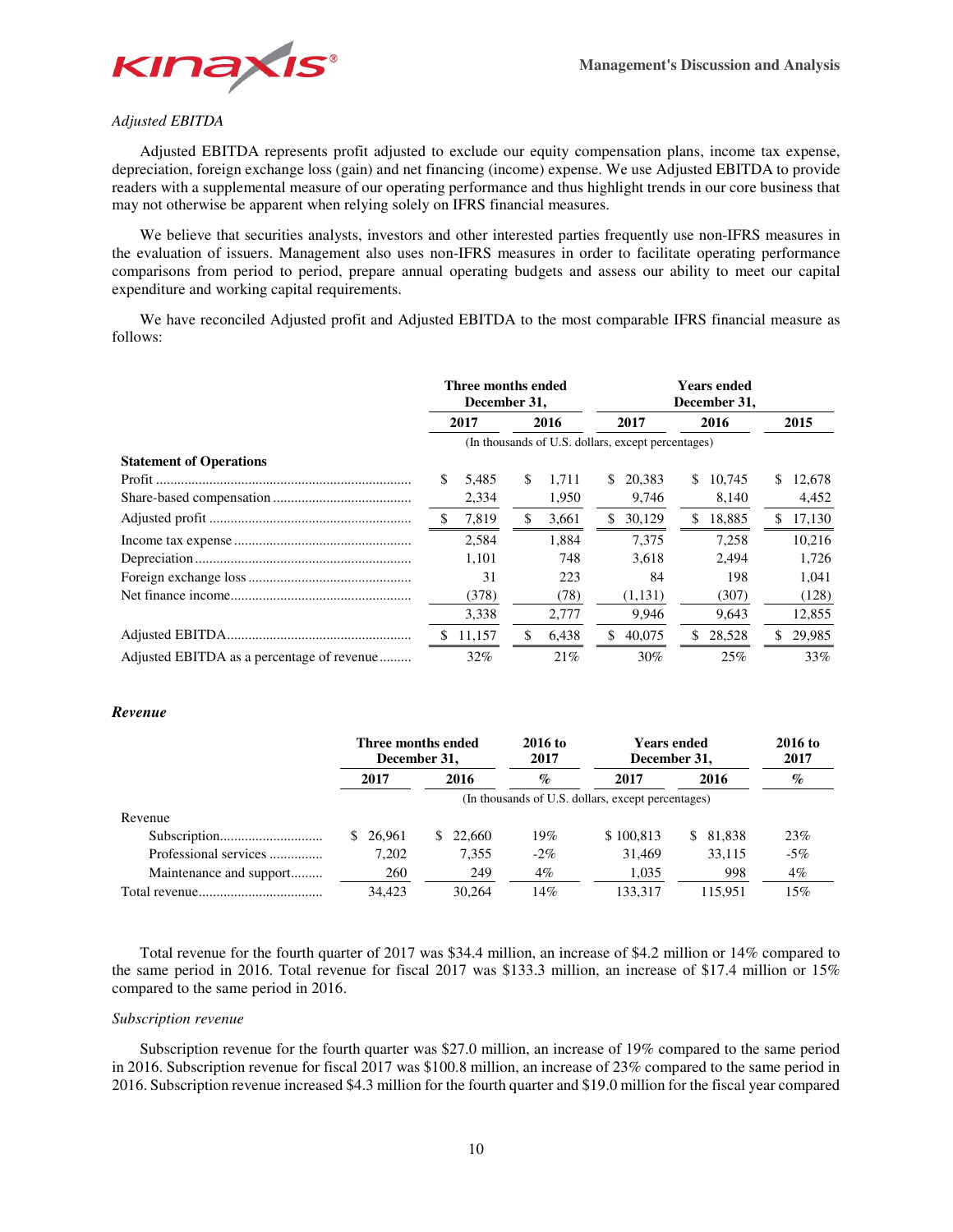

to the same periods in 2016 due to contracts secured with new customers, as well as expansion of existing customer subscriptions.

During the second quarter, an Asian-based customer did not make certain scheduled payments under its contract. We have since terminated the contract with this customer, ceased providing services to this customer, and, as per the dispute resolution procedures in our contract, we have initiated confidential, binding arbitration proceedings for payment of all amounts due under the contract and damages. The customer has denied our claims, alleges breach by Kinaxis, and has asserted its own counterclaims. We believe the customer's positions and assertions are without merit. We did not recognize subscription revenue in the second or subsequent quarters beyond payments received from this customer. As a result, we did not recognize approximately \$3.0 million of expected subscription revenue related to this contract for the year ended December 31, 2017. As at December 31, 2017, trade and other receivables from this customer totaled \$2.5 million. We believe that the receivables are collectible and that we will be successful in asserting our claims.

## *Professional services revenue*

Professional services revenue varies quarter to quarter due to the size, timing and scheduling of customer engagements and the level of partner engagements. Professional services revenue for the fourth quarter was \$7.2 million, a decrease of 2% compared to the same period in 2016. Professional services revenue for fiscal 2017 was \$31.5 million, a decrease of 5% compared to the same period in 2016. Professional services revenue decreased \$0.2 million for the fourth quarter and \$1.6 million for the fiscal year compared to the same periods in 2016 due to a significant increase in our partners assuming deployment activity and the related professional services revenue.

## *Maintenance and support revenue*

*Cost of Revenue* 

Maintenance and support revenue was consistent at \$0.3 million for the fourth quarter of 2017 and 2016, and \$1.0 million for fiscal 2017 and 2016. We expect maintenance and support revenue to continue to account for less than 1% of total revenue.

## **Three months ended December 31,**

|                         | December 31,                                       |        | . | -------<br>2017 |       | ----<br>2017 |        |  |        |                 |  |  |  |
|-------------------------|----------------------------------------------------|--------|---|-----------------|-------|--------------|--------|--|--------|-----------------|--|--|--|
|                         |                                                    | 2017   |   | 2016            | $\%$  |              | 2017   |  | 2016   | $\mathcal{O}_0$ |  |  |  |
|                         | (In thousands of U.S. dollars, except percentages) |        |   |                 |       |              |        |  |        |                 |  |  |  |
|                         |                                                    | 9.737  |   | 9.493           | $3\%$ |              | 39.780 |  | 35,777 | 11%             |  |  |  |
|                         |                                                    | 24.686 |   | 20,771          | 19%   |              | 93.537 |  | 80.174 | 17%             |  |  |  |
| Gross profit percentage |                                                    | $72\%$ |   | 69%             |       |              | 70%    |  | 69%    |                 |  |  |  |

**2016 to** 

**Years ended** 

**2016 to** 

Cost of revenue for the fourth quarter of 2017 was \$9.7 million, an increase of \$0.2 million or 3% compared to the same period in 2016. Cost of revenue for fiscal 2017 was \$39.8 million, an increase of \$4.0 million or 11% compared to the same period in 2016. The increase in costs was due to an increase in headcount and related compensation costs, which was driven by our customer growth and global expansion. The increase in costs also reflects increased use of third party providers as we continue to leverage our partners' expertise to support customer engagements. Higher depreciation and operating costs associated with the expansion of the data center capacity to support new and ongoing customer engagements as well as our global team expansion were also incurred in fiscal 2017 compared to the same period in 2016.

Gross profit for the three months and year ended December 31, 2017 was \$24.7 million and \$93.5 million, respectively, compared to \$20.7 million and \$80.2 million for the same periods in 2016. For the fourth quarter of 2017, gross profit as a percentage of revenue increased to 72% from 69% in the same period in 2016. For fiscal 2017, gross profit as a percentage of revenue increased to 70% from 69% in the same period in 2016. The percentage increase for the three months and year ended December 31, 2017 reflects the higher growth rate of revenue.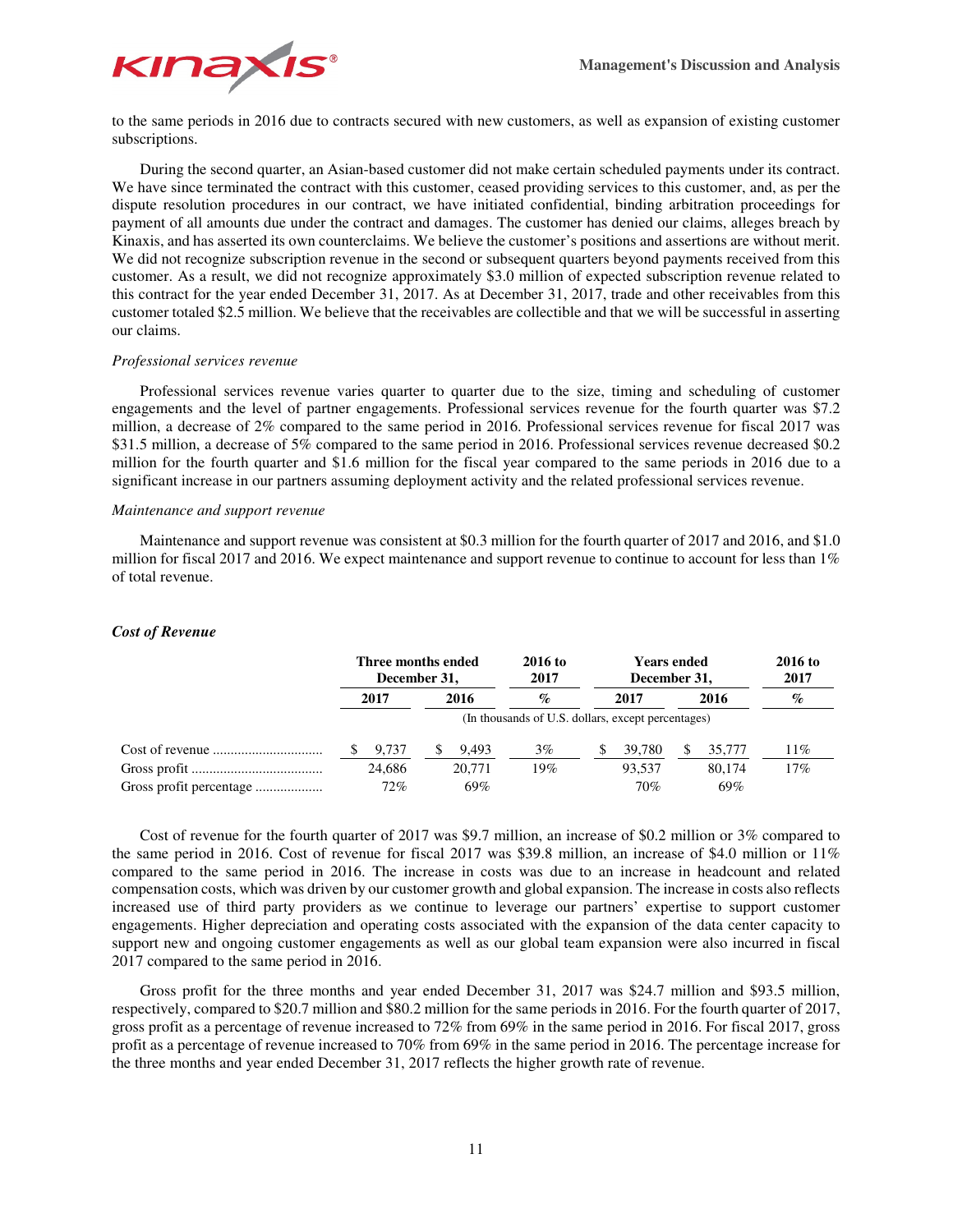

## *Selling and Marketing Expenses*

|                            | Three months ended<br>December 31, |  |       | 2016 to<br>2017                                    |  | <b>Years ended</b><br>December 31, | 2016 to<br>2017 |        |        |
|----------------------------|------------------------------------|--|-------|----------------------------------------------------|--|------------------------------------|-----------------|--------|--------|
|                            | 2017                               |  | 2016  | $\mathcal{O}'$                                     |  | 2017                               |                 | 2016   | $\%$   |
|                            |                                    |  |       | (In thousands of U.S. dollars, except percentages) |  |                                    |                 |        |        |
|                            | 7.882                              |  | 8.503 | $-7\%$                                             |  | \$ 29,280                          | -SS             | 30.350 | $-4\%$ |
| As a percentage of revenue | 23%                                |  | 28%   |                                                    |  | 22%                                |                 | 26%    |        |

Selling and marketing expenses for the fourth quarter of 2017 were \$7.9 million, a decrease of \$0.6 million or 7% compared to the same period in 2016. Selling and marketing expenses for fiscal 2017 were \$29.3 million, a decrease of \$1.1 million or 4% compared to the same period in 2016. Selling and marketing expenses decreased due to a decrease in contract acquisition costs compared to the prior period due to timing of securing new contracts. Our policy is to expense contract acquisition costs related to new or expanded customer arrangements on commencement of the related revenue. Consequently, selling and marketing expenses for the fourth quarter of 2017 do not reflect customer acquisition costs for certain contracts secured with customers in the fourth quarter of 2017 for which revenue recognition commences in fiscal year 2018. The decrease in selling and marketing expenses was offset by an increase in headcount and related compensation to support our investment in our knowledge services organization, and an increase in share-based compensation.

For the fourth quarter of 2017, selling and marketing expenses as a percentage of revenue decreased to 23% from 28% in the same period in 2016. For fiscal 2017, selling and marketing expenses as a percentage of revenue decreased to 22% from 26% in the same period in 2016. The decrease reflects the higher growth rate of revenue and lower contract acquisition costs. Selling and marketing expenses will vary from quarter to quarter due to the timing of marketing programs and events as well as the timing of closing of customer contracts and related variable compensation.

|                                  | Three months ended<br>December 31, |       |      | $2016$ to<br>2017 |       | 2016 to<br>2017 |          |      |         |      |
|----------------------------------|------------------------------------|-------|------|-------------------|-------|-----------------|----------|------|---------|------|
|                                  |                                    | 2017  | 2016 |                   | $\%$  | 2017            |          | 2016 |         | $\%$ |
|                                  |                                    |       |      |                   |       |                 |          |      |         |      |
| Research and development – gross |                                    | 6.399 | S.   | 5.866             | $9\%$ |                 | \$25,822 | S.   | 22.116  | 17%  |
| Less: Investment tax credits     |                                    | (791) |      | (371)             | 113%  |                 | (2,131)  |      | (1,464) | 46%  |
| Research and development         |                                    | 5.608 |      | 5.495             | $2\%$ |                 | 23.691   |      | 20.652  | 15%  |
| As a percentage of revenue       |                                    |       |      |                   |       |                 |          |      |         |      |
|                                  |                                    | 19%   |      | 19%               |       |                 | 19%      |      | 19%     |      |
|                                  |                                    | 16%   |      | 18%               |       |                 | 18%      |      | 18%     |      |

#### *Research and Development Expenses*

Gross research and development expenses for the fourth quarter of 2017 were \$6.4 million, an increase of \$0.5 million or 9% compared to the same period in 2016. Gross research and development expenses for fiscal 2017 were \$25.8 million, an increase of \$3.7 million or 17% from the same period in 2016. The increase in research and development expenses was due to an increase in headcount and related compensation costs. The investment in headcount supports ongoing programs to develop the RapidResponse product and solution offering and our knowledge solutions for new and existing customers.

Investment tax credits earned on research and development activity in Canada increased 113% in the fourth quarter of 2017 to \$0.8 million and 46% for fiscal 2017 to \$1.5 million, compared to the same periods in 2016. The increase in tax credits recognized was due to an increase in research and development activity.

Gross research and development expenses as a percentage of revenue remained consistent at 19% for the fourth quarter of 2017 and 2016, as well as fiscal 2017 and 2016. Net research and development expenses as a percentage of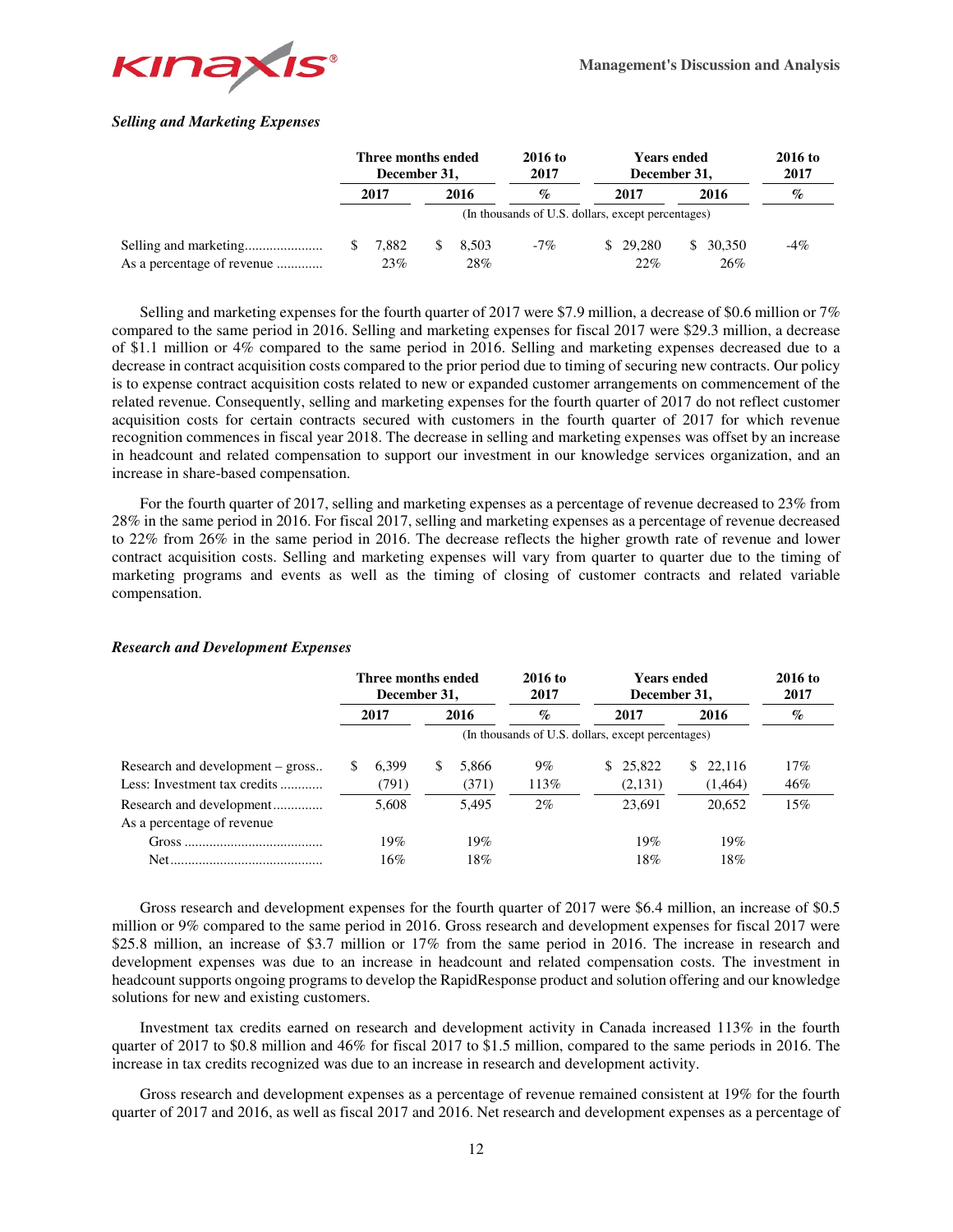

revenue for the fourth quarter of 2017 were 16%, compared to 18% for the same period in 2016. Net research and development expenses as a percentage of revenue for fiscal 2017 and 2016 were consistent at 18%. These relatively comparable percentages reflect the growth in product development expenses matching the growth in revenue for the three months and year ended December 31, 2017.

## *General and Administrative Expenses*

|                                                          |    | Three months ended<br>December 31, |      |              | 2016 to<br>2017                                    |      | <b>Years ended</b><br>December 31, | 2016 to<br>2017 |               |      |
|----------------------------------------------------------|----|------------------------------------|------|--------------|----------------------------------------------------|------|------------------------------------|-----------------|---------------|------|
|                                                          |    | 2017                               | 2016 |              | $\%$                                               | 2017 |                                    | 2016            |               | $\%$ |
|                                                          |    |                                    |      |              | (In thousands of U.S. dollars, except percentages) |      |                                    |                 |               |      |
| General and administrative<br>As a percentage of revenue | S. | 3.474<br>10%                       |      | 3.033<br>10% | 15%                                                |      | \$13,855<br>10%                    | \$.             | 11.278<br>10% | 23%  |

General and administrative expenses for the fourth quarter of 2017 were \$3.5 million, an increase of \$0.4 million or 15% compared to the same period in 2016. General and administrative expenses for fiscal 2017 were \$13.9 million, an increase of \$2.6 million or 23% compared to the same period in 2016. The increase in general and administrative expenses was due to an increase in share-based payments and comparatively higher information technology, legal, compliance, and consulting costs supporting our growth. General and administrative expenses as a percentage of revenue remained consistent at 10% for the fourth quarter of 2017 and 2016, as well as fiscal 2017 and 2016.

## *Other Income and Expense*

|                              | Three months ended<br>December 31, |      |   | 2016 to<br>2017 |                                                    | 2016 to<br>2017 |       |   |       |       |
|------------------------------|------------------------------------|------|---|-----------------|----------------------------------------------------|-----------------|-------|---|-------|-------|
|                              |                                    | 2017 |   | 2016            | $\%$                                               |                 | 2017  |   | 2016  | $\%$  |
|                              |                                    |      |   |                 | (In thousands of U.S. dollars, except percentages) |                 |       |   |       |       |
| Other income (expense)       |                                    |      |   |                 |                                                    |                 |       |   |       |       |
| Foreign exchange gain (loss) |                                    | (31) | S | (223)           | -86%                                               | S               | (84)  | S | (198) | -58%  |
| Net finance income           |                                    | 378  |   | 78              | 385%                                               |                 | 1.131 |   | 307   | 268%  |
| Total other income (expense) |                                    | 347  |   | (145)           | (1)                                                |                 | 1.047 |   | 109   | 861\% |

## Note:<br> $(1)$

The percentage change has been excluded as it is not meaningful.

Other income for the fourth quarter of 2017 was \$0.3 million compared to an expense of \$0.1 million for the same period in 2016. Other income for fiscal 2017 was \$1.0 million compared to \$0.1 million for the same period in 2016. The increase in other income is due to an increase in interest income earned on the increased cash position during 2017.

## *Income Taxes*

|                                  | Three months ended<br>December 31, |              |       | 2016 to<br>2017 |                                                    | 2016 to<br>2017 |      |       |                  |  |
|----------------------------------|------------------------------------|--------------|-------|-----------------|----------------------------------------------------|-----------------|------|-------|------------------|--|
|                                  | 2017                               |              | 2016  | $\mathcal{O}_0$ |                                                    | 2017            | 2016 |       | $\mathcal{O}'_0$ |  |
|                                  |                                    |              |       |                 | (In thousands of U.S. dollars, except percentages) |                 |      |       |                  |  |
| As a percentage of profit before | $\frac{\$}{2.584}$                 | $\mathbb{S}$ | 1.884 | $37\%$          |                                                    | \$ 7.375        | \$.  | 7.258 | $2\%$            |  |
|                                  | 32%                                |              | 52%   |                 |                                                    | 27%             |      | 40%   |                  |  |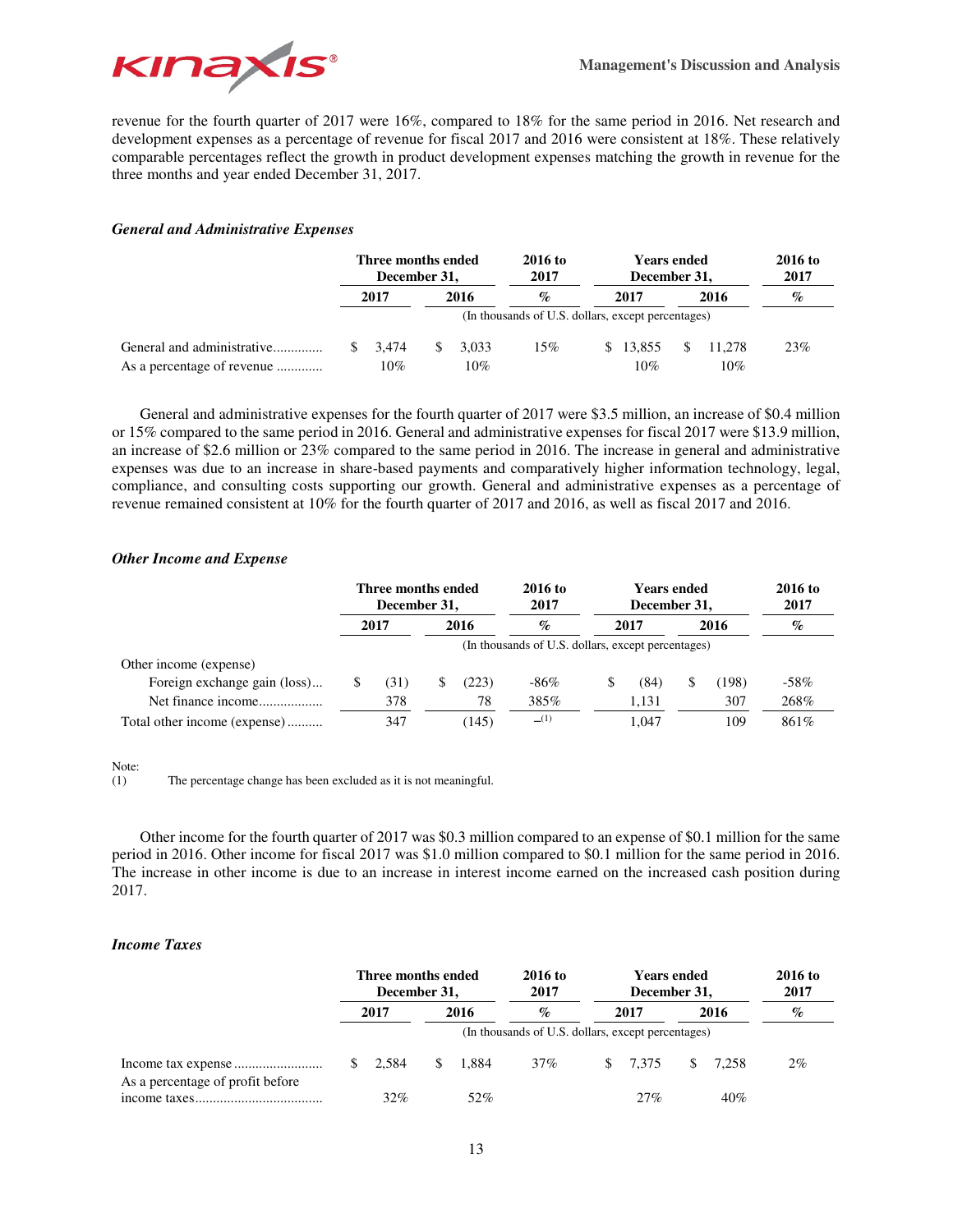

Income tax expense for the fourth quarter of 2017 was \$2.6 million compared to \$1.9 million for the same period in 2016. Income tax expense for fiscal 2017 was \$7.4 million compared to \$7.3 million for the same period in 2016. Income tax expense as a percentage of profit before income taxes for fiscal 2017 was 27% compared to 40% for the same period in 2016. The increase in income tax expense is due to an increase in profit before taxes, offset by onetime adjustments to filed positions and estimates included in tax provisions, as well as foreign exchange losses incurred upon converting results to Canadian dollars for Canadian tax purposes. The percentage of profit before income taxes is generally higher than statutory income tax rates in Canada due primarily to share-based payments expense incurred not considered deductible for income tax purposes in Canada. For the year ended December 31, 2017, the percentage of profit before income taxes is lower compared to the same period for 2016 due to the foreign exchange losses incurred upon converting results to Canadian dollars for Canadian tax purposes.

## *Profit*

|                                           | Three months ended<br>December 31, |     |       | $2016$ to<br>2017                                                         |    | <b>Years ended</b><br>December 31, |   | 2016 to<br>2017 |        |
|-------------------------------------------|------------------------------------|-----|-------|---------------------------------------------------------------------------|----|------------------------------------|---|-----------------|--------|
|                                           | 2017<br>2016                       |     |       | $\%$                                                                      |    | 2017                               |   | 2016            | $\%$   |
|                                           |                                    |     |       | (In thousands of U.S. dollars, except percentages and earnings per share) |    |                                    |   |                 |        |
|                                           | 5.485                              | \$. | 1.711 | 221%                                                                      | \$ | 20.383                             | S | 10.745          | $90\%$ |
|                                           | 7.819                              |     | 3,661 | 114%                                                                      |    | 30,129                             |   | 18,885          | 60%    |
|                                           | 11.157                             |     | 6.438 | 73%                                                                       |    | 40,075                             |   | 28.528          | $40\%$ |
|                                           | 0.22                               | S   | 0.07  |                                                                           | \$ | 0.81                               | S | 0.44            |        |
|                                           | \$<br>0.21                         | S   | 0.07  |                                                                           | \$ | 0.77                               | S | 0.41            |        |
| Adjusted diluted earnings per share $(1)$ | 0.30                               |     | 0.14  |                                                                           | \$ | 1.14                               |   | 0.73            |        |

Note:

(1) Adjusted profit, Adjusted EBITDA and Adjusted diluted earnings per share are non-IFRS measures. See "*Non-IFRS Measures*". For a reconciliation of these measures to the closest IFRS measure, where a comparable IFRS measure exists, see "*Reconciliation of Non-IFRS Measures*" above.

Profit for the fourth quarter of 2017 increased \$3.8 million to \$5.5 million or \$0.22 per basic share and \$0.21 per diluted share, from \$1.7 million or \$0.07 per basic share and diluted share for the same period in 2016. Profit for fiscal 2017 increased \$9.6 million to \$20.4 million or \$0.81 per basic share and \$0.77 per diluted share, from \$10.7 million or \$0.44 per basic share and \$0.41 per diluted share for the same period in 2016. The increase in profit was driven primarily by the increase in subscription revenue, partially offset by our investment in professional service and data center capacity, research and development and an increase in share-based payments.

Adjusted EBITDA for the fourth quarter of 2017 was \$11.2 million, an increase of \$4.7 million from \$6.4 million for the same period in 2016. Adjusted EBITDA for fiscal 2017 was \$40.1 million, an increase of \$11.5 million from \$28.5 million for the same period in 2016. The increase in adjusted EBITDA was due to higher growth of revenue compared to operating expenses excluding share-based compensation.

## *Key Balance Sheet Items*

| As at<br><b>December 31, 2017</b> | As at<br><b>December 31, 2016</b> |
|-----------------------------------|-----------------------------------|
|                                   | (In thousands of U.S. dollars)    |
| \$212,693                         | \$168,292                         |
| 87,905                            | 80.581                            |

An analysis of the key balance sheet items driving the change in total assets and liabilities is as follows: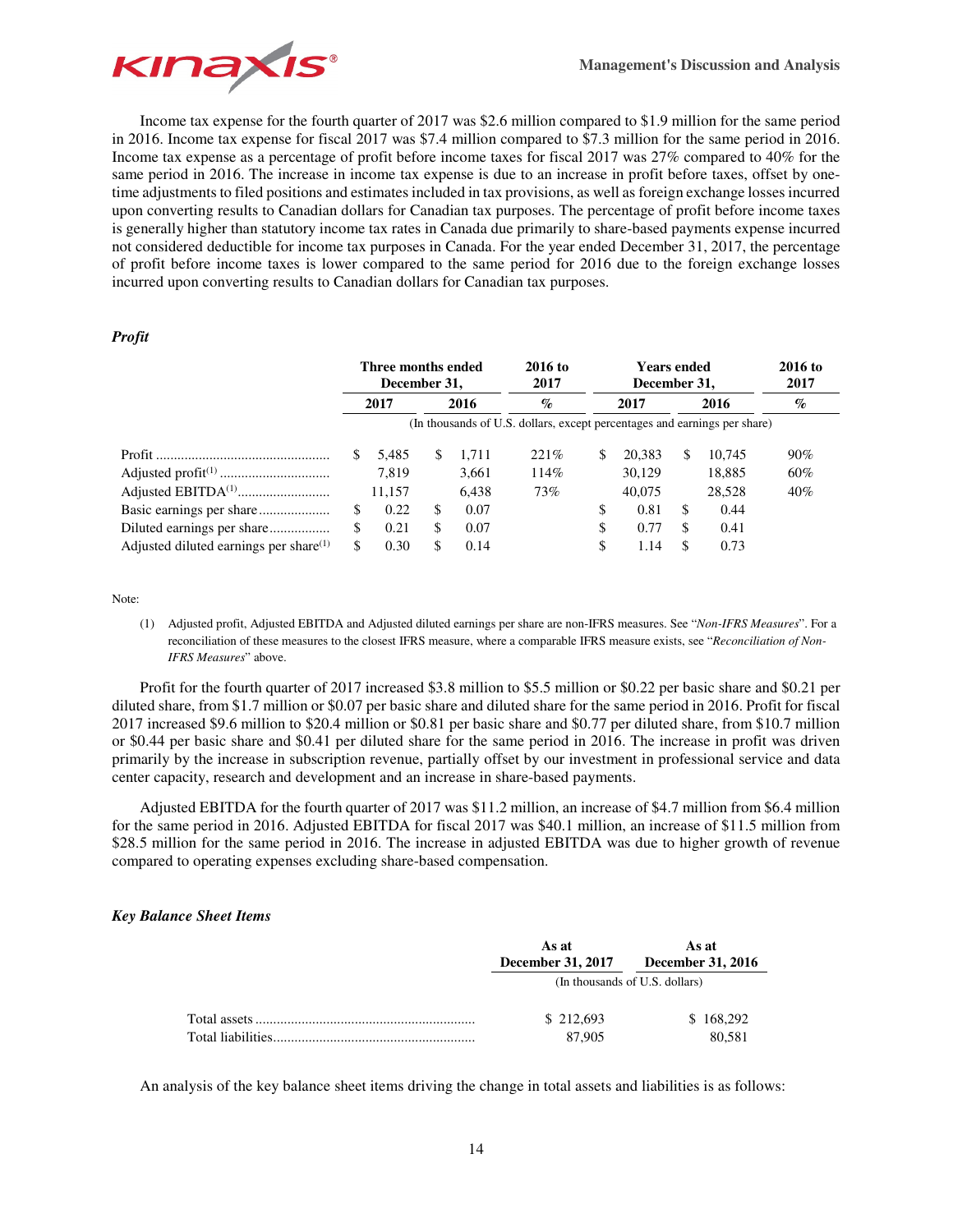

*Trade and other receivables* 

| As at<br><b>December 31, 2017</b> | As at<br>December 31, 2016     |  |
|-----------------------------------|--------------------------------|--|
|                                   | (In thousands of U.S. dollars) |  |
| \$ 31,783                         | \$ 23,820                      |  |

Trade and other receivables were \$31.8 million at December 31, 2017, an increase of \$8.0 million compared to December 31, 2016. The increase in trade and other receivables was due to timing of billings and collections on receivables, which can have a significant impact on the balance at any point in time due to the timing of the annual subscription billing cycle for each customer and when new customer contracts are secured. The aging of trade receivables is generally current. We have an allowance for doubtful accounts of \$0.5 million as at December 31, 2017. Trade and other receivables includes the \$2.5 million, referenced under our discussion of *Subscription Revenue*.

## *Investment tax credits*

|                                   | As at<br><b>December 31, 2017</b> | As at<br><b>December 31, 2016</b> |
|-----------------------------------|-----------------------------------|-----------------------------------|
|                                   |                                   | (In thousands of U.S. dollars)    |
| Investment tax credits receivable |                                   | 1.583                             |
|                                   | 911                               | 755.                              |

Investment tax credits receivable have decreased to \$nil as at December 31, 2017 compared to \$1.6 million as at December 31, 2016 due to the receipt of the tax credits during the second quarter of 2017. Investment tax credits recoverable are the non-refundable portion of investment tax credits earned. The balance increased to \$0.9 million at December 31, 2017 from \$0.8 million at December 31, 2016 due to the estimated non-refundable credits earned during 2017, offset by utilization of investment tax credits against current income taxes payable.

## *Deferred revenue*

|          | As at<br>December 31, 2017     | As at<br>December 31, 2016 |  |  |
|----------|--------------------------------|----------------------------|--|--|
|          | (In thousands of U.S. dollars) |                            |  |  |
| Current. | \$67,040                       | \$55,458                   |  |  |
|          | 7.745                          | 13,198                     |  |  |
|          | 74.785                         | 68,656                     |  |  |

Deferred revenue was \$74.8 million at December 31, 2017, an increase of \$6.1 million compared to December 31, 2016. We generally bill our customers annually in advance for subscriptions resulting in initially recording the amount billed as deferred revenue which is subsequently drawn down to revenue over the term. Deferred revenue increased due to contracts secured with new customers and expansion of existing customer subscriptions. Deferred revenue also varies depending on the timing of billings for new and existing customer contracts. Deferred revenue relating to subscription term periods beyond one year totaled \$7.7 million at December 31, 2017 compared to \$13.2 million at December 31, 2016.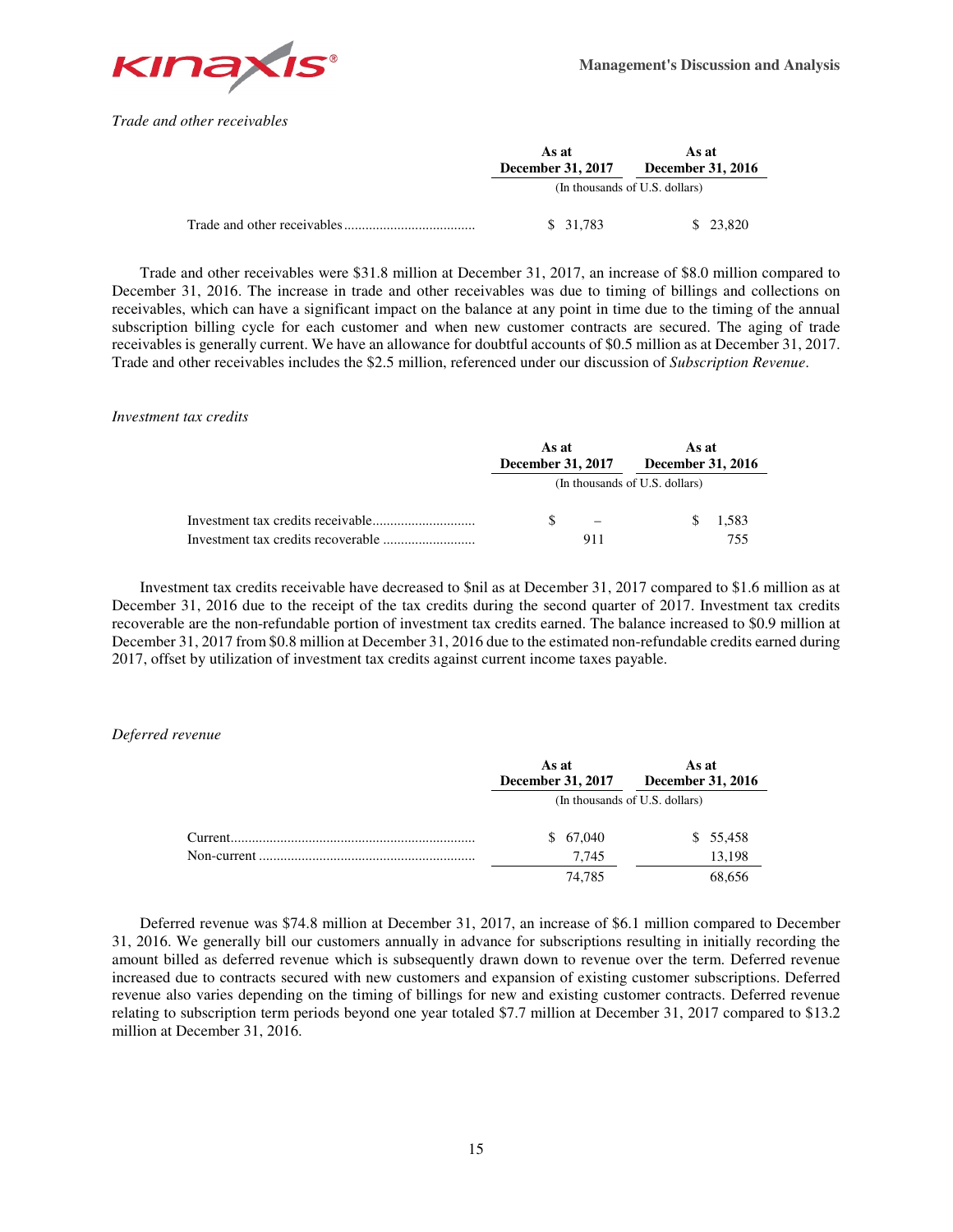

## **Summary of Quarterly Results**

The following table summarizes selected results for the eight most recent completed quarters to December 31, 2017.

|                                                      | Three months ended          |                              |                  |                   |                             |                       |                  |                   |
|------------------------------------------------------|-----------------------------|------------------------------|------------------|-------------------|-----------------------------|-----------------------|------------------|-------------------|
|                                                      | <b>December</b><br>31, 2017 | <b>September</b><br>30, 2017 | June 30,<br>2017 | March 31,<br>2017 | <b>December</b><br>31, 2016 | September<br>30, 2016 | June 30,<br>2016 | March 31,<br>2016 |
| Revenue:                                             |                             |                              |                  |                   |                             |                       |                  |                   |
|                                                      | \$26,961                    | \$25,796                     | \$24,202         | \$23,854          | \$22,660                    | \$20,753              | \$19,935         | \$18,490          |
|                                                      | 7,202                       | 7,431                        | 8,395            | 8,441             | 7,355                       | 8,918                 | 8,538            | 8,304             |
| Maintenance and support                              | 260                         | 259                          | 269              | 247               | 249                         | 250                   | 261              | 238               |
|                                                      | 34,423                      | 33,486                       | 32,866           | 32,542            | 30,264                      | 29,921                | 28,734           | 27,032            |
|                                                      | 9,737                       | 9,681                        | 9,985            | 10,377            | 9,493                       | 9,466                 | 8,713            | 8,105             |
|                                                      | 24,686                      | 23,805                       | 22,881           | 22,165            | 20,771                      | 20,455                | 20,021           | 18,927            |
|                                                      | 16,964                      | 16,202                       | 16,496           | 17,164            | 17,031                      | 16,386                | 15,142           | 13,721            |
|                                                      | 7,722                       | 7,603                        | 6,385            | 5,001             | 3,740                       | 4,069                 | 4,879            | 5,206             |
| Foreign exchange (loss) gain                         | (31)                        | (30)                         | (12)             | (11)              | (223)                       | (53)                  | (188)            | 266               |
|                                                      | 378                         | 276                          | 310              | 167               | 78                          | 96                    | 59               | 74                |
| Profit before income taxes                           | 8,069                       | 7,849                        | 6,683            | 5,157             | 3,595                       | 4,112                 | 4,750            | 5,546             |
|                                                      | 2,584                       | 1,817                        | 1,043            | 1,931             | 1,884                       | 1,687                 | 1,510            | 2,177             |
|                                                      | \$5,485                     | \$6,032                      | \$5,640          | \$3,226           | \$1,711                     | \$2,425               | \$3,240          | \$ 3,369          |
| Share-based compensation                             | 2,334                       | 2,299                        | 2,397            | 2,716             | 1,950                       | 2,060                 | 1,850            | 2,280             |
|                                                      | \$7,819                     | \$ 8,331                     | \$8,037          | \$5,942           | \$ 3,661                    | \$4,485               | \$5,090          | \$5,649           |
|                                                      | 2,584                       | 1,817                        | 1,043            | 1,931             | 1,884                       | 1,687                 | 1,510            | 2,177             |
|                                                      | 1,101                       | 911                          | 818              | 788               | 748                         | 683                   | 543              | 520               |
| Foreign exchange (gain) loss                         | 31                          | 30                           | 12               | 11                | 223                         | 53                    | 188              | (266)             |
| Net finance (income) expense                         | (378)                       | (276)                        | (310)            | (167)             | (78)                        | (96)                  | (59)             | (74)              |
|                                                      | 3,338                       | 2,482                        | 1,563            | 2,563             | 2,777                       | 2,327                 | 2,182            | 2,357             |
|                                                      | \$11,157                    | \$10,813                     | \$9,600          | \$ 8,505          | \$6,438                     | \$6,812               | \$7,272          | \$8,006           |
|                                                      | \$0.22                      | \$0.24                       | \$0.22           | \$0.13            | \$0.07                      | \$0.10                | \$0.13           | \$0.14            |
|                                                      | \$0.21                      | \$0.23                       | \$0.21           | \$0.12            | \$0.07                      | \$0.09                | \$0.13           | \$0.13            |
|                                                      |                             |                              |                  |                   |                             |                       |                  |                   |
| Adjusted diluted earnings per share <sup>(1)</sup> . | \$0.30                      | \$0.31                       | \$0.30           | \$0.23            | \$0.14                      | \$0.17                | \$0.20           | \$0.22            |

Note:

(1) Adjusted profit, Adjusted EBITDA and Adjusted diluted earnings per share are non-IFRS measures. See "Non-IFRS Measures". For a reconciliation of these measures to the closest IFRS measure, where a comparable IFRS measure exists, see "Reconciliation of Non-IFRS Measures" above.

Subscription revenue has increased steadily over the last eight quarters due to the acquisition of new customers and expansion of existing customers. Professional services revenue varies quarter to quarter due to the size, timing and scheduling of customer engagements. Maintenance and support revenue has remained consistent over the quarters reflecting support contracts with legacy customers with perpetual licenses that continue to be renewed. Cost of revenue has increased as we continue to invest in the capacity to support the growth in our business with gross margin ranging from 68% to 72% of revenue. Operating expenses have increased as we invest in sales, marketing, and product development. In addition to increased investment, our quarterly operating expenses are impacted by timing of contract acquisition costs and marketing events. As a significant component of our operating expenses are denominated in Canadian dollars, fluctuations in the foreign exchange rate with the U.S. dollar have had a positive impact on operating expenses and quarterly profit in fiscals 2016 to 2017.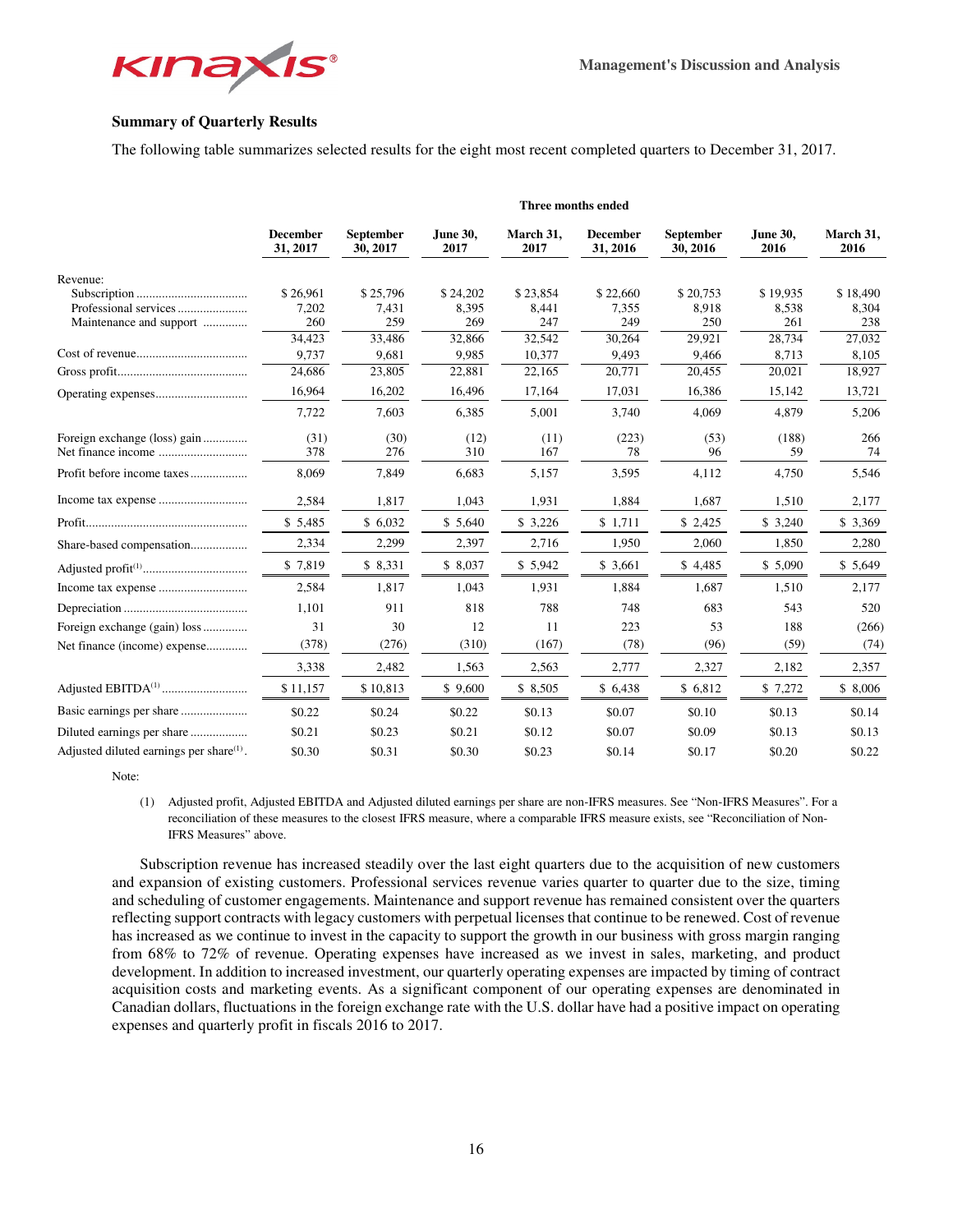

## **Liquidity and Capital Resources**

Our primary source of cash flow is sales of subscriptions for our software and sales of services. Our approach to managing liquidity is to ensure, to the extent possible, that we always have sufficient liquidity to meet our liabilities as they come due. We do so by continuously monitoring cash flow and actual operating expenses compared to budget.

| As at<br><b>December 31, 2017</b> | As at<br>December 31, 2016     |  |
|-----------------------------------|--------------------------------|--|
|                                   | (In thousands of U.S. dollars) |  |
| \$158,398                         | \$127,910                      |  |

Cash and cash equivalents increased \$30.5 million to \$158.4 million at December 31, 2017 from \$127.9 million at December 31, 2016.

In addition to the cash balances, we have a Cdn. \$20.0 million revolving demand facility available to meet ongoing working capital requirements. Our principal cash requirements are for working capital and capital expenditures. Excluding deferred revenue, working capital at December 31, 2017 was \$184.1 million. Given the ongoing cash generated from operations and our existing cash and credit facilities, we believe there is sufficient liquidity to meet our current contractual obligations of \$28.3 million and our longer-term growth.

The following table provides a summary of cash inflows and outflows by activity:

|                                   | Three months ended<br>December 31, |                                | <b>Years ended</b><br>December 31, |              |
|-----------------------------------|------------------------------------|--------------------------------|------------------------------------|--------------|
|                                   | 2017                               | 2016                           | 2017                               | 2016         |
|                                   |                                    | (In thousands of U.S. dollars) |                                    |              |
| Cash inflow (outflow) by activity |                                    |                                |                                    |              |
|                                   | \$12.514                           | 17,089<br><sup>S</sup>         | \$ 33.563                          | 31.126<br>S. |
|                                   | (5,845)                            | (669)                          | (10, 149)                          | (5,794)      |
|                                   | 281                                | 300                            | 6.713                              | 3,267        |
|                                   | 13                                 | (471)                          | 361                                | (79)         |
|                                   | 6.963                              | 16.249                         | 30.488                             | 28.520       |

## *Cash provided by operating activities*

Cash generated by operating activities for the fourth quarter of 2017 was \$12.5 million compared to \$17.1 million for the same period in 2016. The decrease is due to an increase in trade and other receivables during the fourth quarter of 2017 compared to a decrease in trade and other receivables during the same period in 2016, partially offset by an increase in profit. Cash generated by operating activities for fiscal 2017 was \$33.6 million compared to \$31.1 million for the same period in 2016. The increase is due to an increase in profit, partially offset by a smaller increase in deferred revenue during fiscal 2017 compared to the same period in 2016.

#### *Cash used in investing activities*

Cash used in investing activities is driven by purchases of property and equipment primarily related to computer equipment for use in our hosting facilities and to support research and development requirements. Cash used in investing activities was \$5.8 million for the fourth quarter of 2017 compared to \$0.7 million for the same period in 2016. Cash used in investing activities for fiscal 2017 was \$10.1 million compared to \$5.8 million for the same period in 2016. The increase is due to investment in computer equipment for our new data center located in Amsterdam. We expect to continue to invest in additional property and equipment to support the growth in our customer base and to take advantage of new and advanced technology.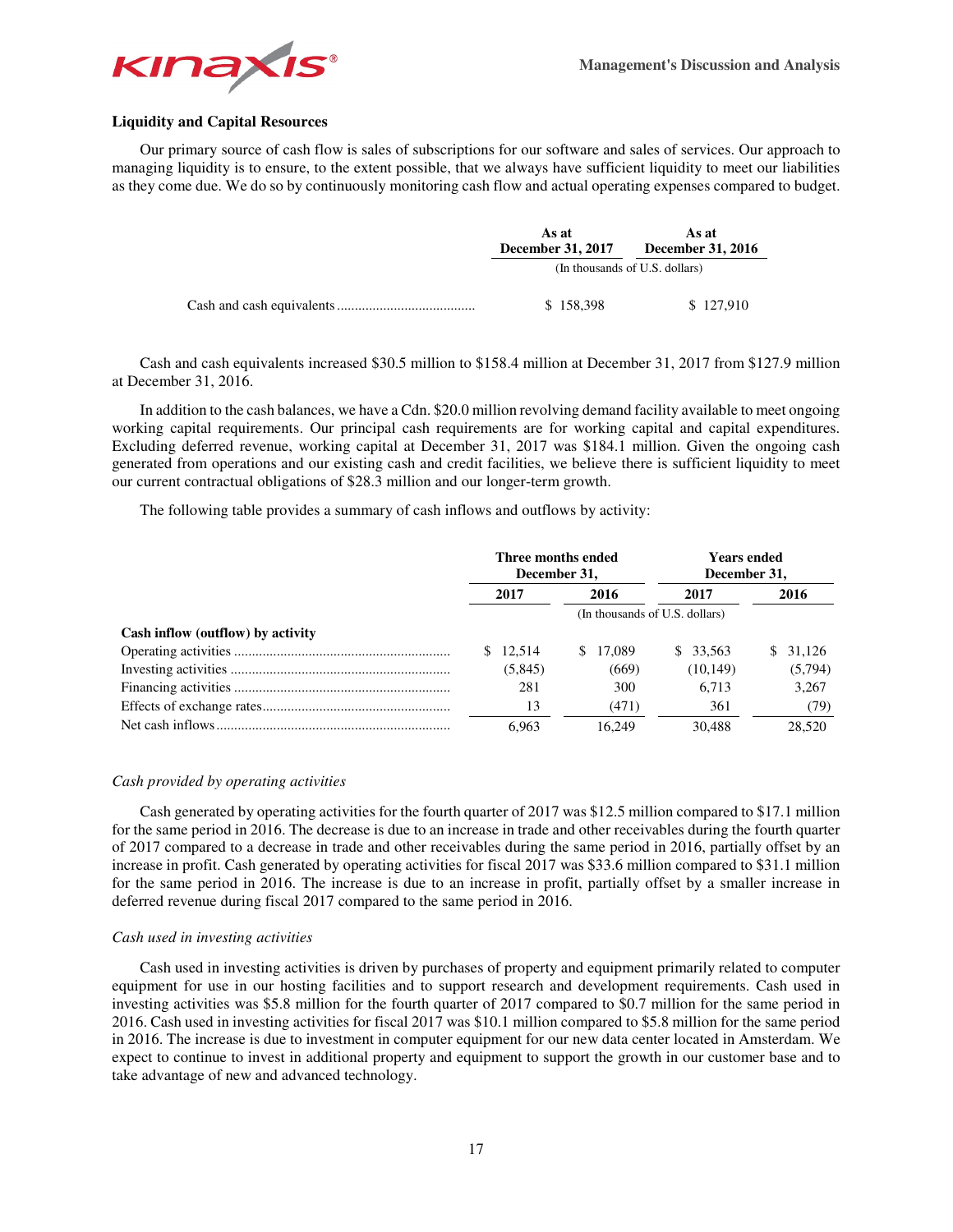

## *Cash provided by financing activities*

Cash provided by financing activities was \$0.3 million and \$6.7 million for the three months and year ended December 31, 2017, respectively, compared to \$0.3 million and \$3.3 million for the same periods in 2016. These amounts represent proceeds received upon exercise of options.

## *Revolving Credit Facility and Term Loan*

We have a Cdn. \$20.0 million revolving demand credit facility (the "**Revolving Facility**"). As of December 31, 2017, and as of the date of this MD&A, no amounts have been drawn against the Revolving Facility.

The interest rate on the Revolving Facility is RBC U.S. prime plus 0.50% per annum for U.S. dollar denominated amounts and RBC U.S. base rate plus 0.50% per annum for Canadian dollar denominated amounts. In the event our aggregate borrowings under the Revolving Facility exceed Cdn. \$2.5 million a borrowing limit applies that is based principally on our accounts receivable.

## *Contractual Obligations*

Our operating lease commitments are primarily for office premises and secure data center facilities with expiry dates that range from August 2017 to May 2023. The majority of the lease commitments relate to our head office in Ottawa, Canada, the lease of which expires in May 2023. Given the ongoing cash generated from operations and our existing cash and credit facilities, we believe there is sufficient liquidity to meet our contractual obligations.

The following table summarizes our contractual obligations as at December 31, 2017, including commitments relating to leasing contracts:

|                                                                        | Less than<br>1 year | 1 to<br>3 years | 4 to<br>5 years<br>(In thousands of U.S. dollars) | More than<br>5 years           | <b>Total</b><br>amount |
|------------------------------------------------------------------------|---------------------|-----------------|---------------------------------------------------|--------------------------------|------------------------|
| <b>Commitments</b>                                                     | \$2.908             | 6.824<br>S.     | 2.115<br><sup>\$</sup>                            | \$<br>$\overline{\phantom{m}}$ | \$11.847               |
| <b>Financial Obligations</b><br>Trade payables and accrued liabilities | 11.176              |                 |                                                   |                                | 11,176                 |
| <b>Total Contractual Obligations </b>                                  | 14.084              | 6.824<br>\$.    | 2.115<br>\$                                       | $\qquad \qquad$                | \$23.023               |

The following table summarizes our contractual obligations as at December 31, 2016, including commitments relating to leasing contracts:

|                                                                        | Less than<br>1 year | 1 to<br>3 years | 4 to<br>5 years<br>(In thousands of U.S. dollars) | More than<br>5 years | <b>Total</b><br>amount |
|------------------------------------------------------------------------|---------------------|-----------------|---------------------------------------------------|----------------------|------------------------|
| <b>Commitments</b>                                                     | 1.902<br>S.         | 3.637<br>S.     | 2.424<br>\$                                       | 501<br>S             | 8.464                  |
| <b>Financial Obligations</b><br>Trade payables and accrued liabilities | 10.495              |                 |                                                   |                      | 10.495                 |
| <b>Total Contractual Obligations </b>                                  | 12.397              | 3.637           | 2.424                                             | 501                  | 18.959                 |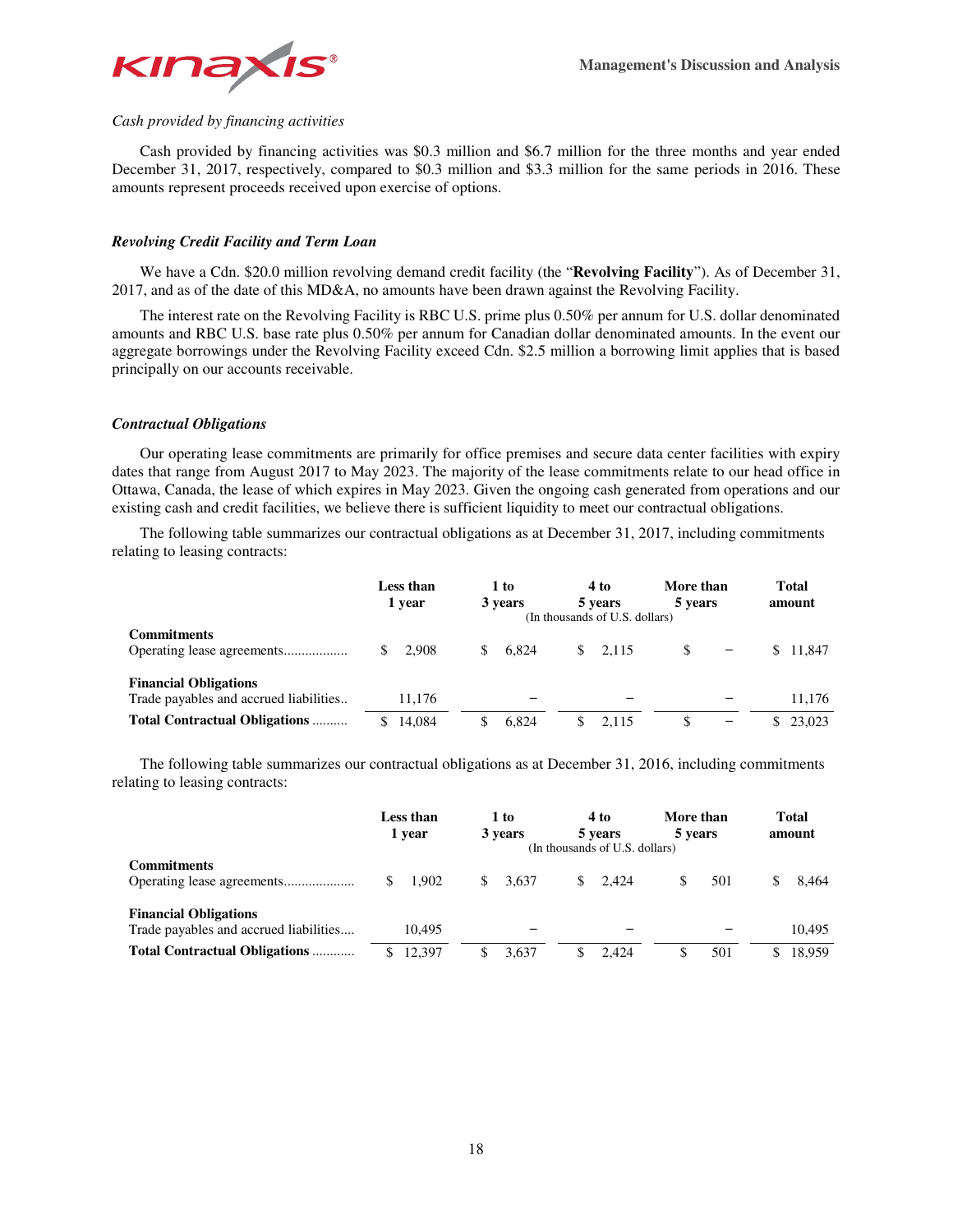

## **Off-Balance Sheet Arrangements**

We have no off-balance sheet arrangements, other than operating leases (which have been disclosed under "*Liquidity and Capital Resources - Contractual Obligations*"), that have, or are likely to have, a current or future material effect on our consolidated financial position, financial performance, liquidity, capital expenditures or capital resources.

## **Transactions with Related Parties**

We did not have any transactions during the three months and years ended December 31, 2017 and 2016 that would be considered to be between the Company and a related party.

## **Financial Instruments and Other Instruments**

We recognize financial assets and liabilities when we become party to the contractual provisions of the instrument. On initial recognition, financial assets and liabilities are measured at fair value plus transaction costs directly attributable to the financial assets and liabilities, except for financial assets or liabilities at fair value through profit and loss, whereby the transactions costs are expensed as incurred. The carrying amounts of our financial instruments approximate fair market value due to the short-term maturity of these instruments.

## *Credit risk*

Credit risk is the risk of an unexpected loss if a customer or counterparty to a financial instrument fails to meet its contractual obligations. Our credit risk is primarily attributable to trade and other receivables.

The nature of our subscription based business results in payments being received in advance of the majority of the services being delivered; as a result, our credit risk exposure is low.

We invest our excess cash in short-term investments with the objective of maintaining safety of principal and providing adequate liquidity to meet all current payment obligations and future planned capital expenditures with the secondary objective of maximizing the overall yield of the investment. We manage our credit risk on investments by dealing only with major Canadian banks and investing only in instruments that we believe have high credit ratings. Given these high credit ratings, we do not expect any counterparties to these investments to fail to meet their obligations.

## *Currency risk*

A portion of our revenues and operating costs are realized in currencies other than our functional currency, such as the Canadian dollar, Japanese Yen, Euro, Great British Pound, and Korean Won. As a result, we are exposed to currency risk on these transactions. Also, additional earnings volatility arises from the translation of monetary assets and liabilities, investment tax credits recoverable and deferred tax assets and liabilities denominated in foreign currencies at the rate of exchange on each date of our consolidated statements of financial position; the impact of which is reported as a foreign exchange gain or loss or as income tax expense for deferred tax assets and liabilities.

Our objective in managing our currency risk is to minimize exposure to currencies other than our functional currency. We do not engage in hedging activities. We manage currency risk by matching foreign denominated assets with foreign denominated liabilities.

#### *Interest rate risk*

Interest rate risk is the risk that the fair value or future cash flows of a financial instrument will fluctuate due to changes in market interest rates. We believe that interest rate risk is low for our financial assets as the majority of investments are made in fixed rate instruments. We do have interest rate risk related to our credit facilities. The rates on our Revolving Facility are variable to bank prime rate.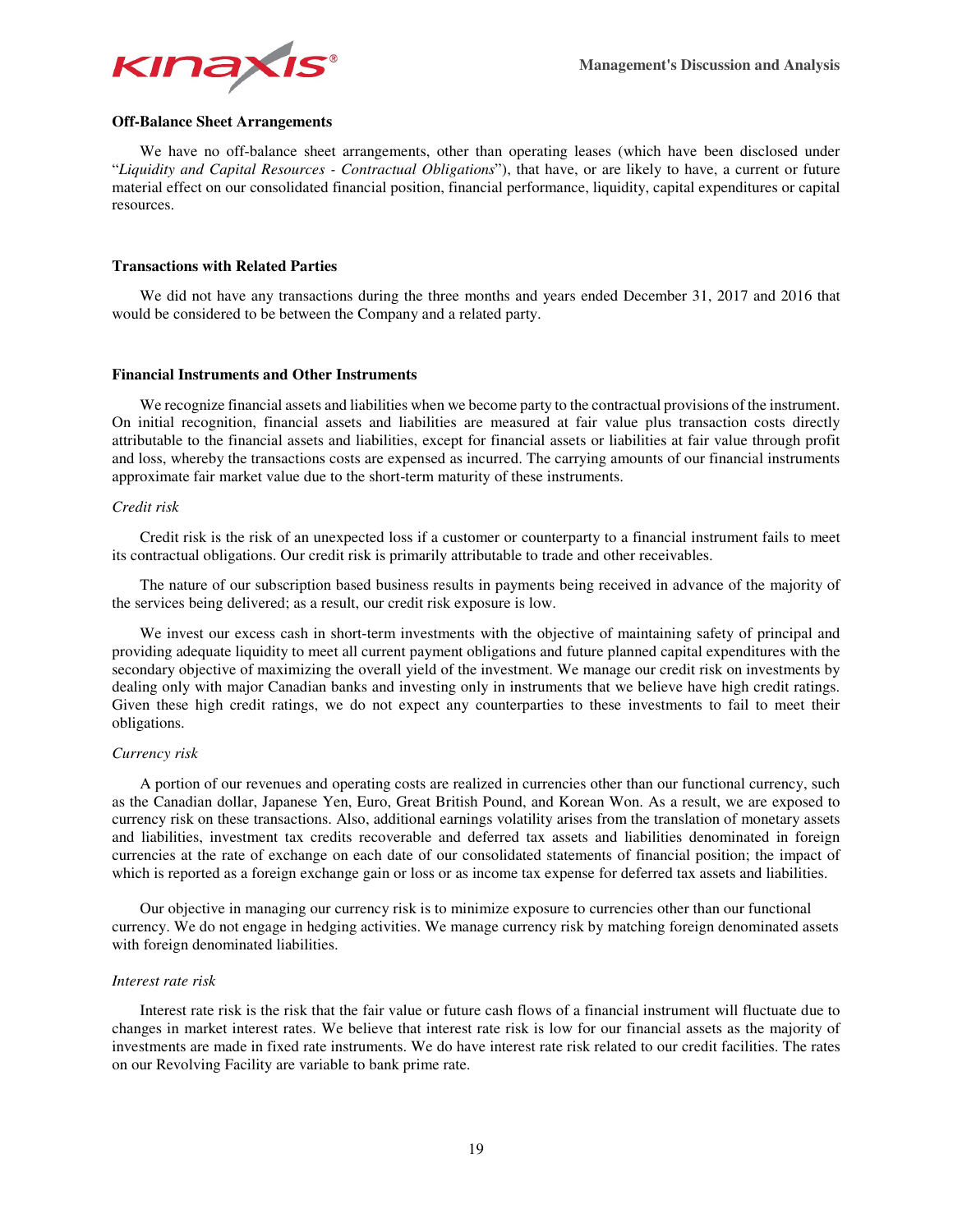## *Capital management*

Our capital is composed of shareholders' equity which includes our common shares. Our objective in managing our capital is financial stability and sufficient liquidity to increase shareholder value through organic growth and investment in sales, marketing and product development. Our senior management team is responsible for managing the capital through regular review of financial information to ensure sufficient resources are available to meet operating requirements and investments to support our growth strategy. The Board of Directors is responsible for overseeing this process. In order to maintain or adjust our capital structure, we could issue new shares, repurchase shares, approve special dividends or issue debt.

## **Critical Accounting Policies and Estimates**

## *Revenue*

We derive revenue from subscriptions for our product comprised of our hosted SaaS application and fixed term subscription licenses of our software products ("On-premise licenses"). In addition, we derive revenue from the provision of professional services including implementation services, technical services and training and, to a lesser degree, from maintenance and support services provided to customers with legacy perpetual licenses to our software products. Professional services do not include significant customization to, or development of, the software.

We commence revenue recognition when all of the following conditions are met:

- it is probable that the economic benefits of the transaction will flow to the entity;
- the amount of revenue can be measured reliably; and
- the costs incurred for the transaction and the costs to complete the transaction can be measured reliably.

We provide our SaaS, On-premise licenses and professional services on a stand-alone basis or as part of a multiple element arrangement. Stand-alone sales occur through renewals of the SaaS or On-premise license and stand-alone purchases of the same or similar professional services on an ongoing basis by customers. When sold in a multiple element arrangement, the SaaS or On-premise license and the professional services elements are considered separate units of accounting as they have stand-alone value to the customer. The total consideration for the arrangement is allocated to the separate units of accounting based on their relative fair value and the revenue is recognized for each unit when the requirements for revenue recognition have been met. We determine the fair value of each unit of accounting based on the selling price when they are sold separately. When the fair value cannot be determined based on when it was sold, we determine a value that most reasonably reflects the selling price that might be achieved in a stand-alone transaction. Inputs considered in making this determination include the specific parameters and model used in determining the contract price, contracted renewal rates, the history of pricing, renewals and stand-alone sales activity of similar customers.

Subscription revenue related to the provision of SaaS or On-premise term licenses is recognized ratably over the contract term as the service or access to the software is delivered. The contract term begins when the service is made available or the license is delivered to the customer.

We enter into arrangements for professional services primarily on a time and materials basis. Revenue for professional services entered into on a time and material basis is recognized as the services are performed. In certain circumstances, we enter into arrangements for professional services on a fixed price basis. Revenue for fixed price arrangements is recognized by reference to the stage of completion of the contract, taking into consideration the cost incurred to date in relation to the total expected cost to complete the deliverable. If the estimated cost to complete a contract results in a loss on the contract, the loss is recognized immediately in profit or loss.

Maintenance and support services provided to customers with legacy perpetual licenses are sold as a single element arrangement with one unit of accounting. Revenue for these arrangements is recognized ratably over the term of the maintenance contract.

Judgment is applied in determining the components of a multiple element revenue arrangement. In allocating the consideration received among the multiple elements of a revenue arrangement, we must make estimates as to the fair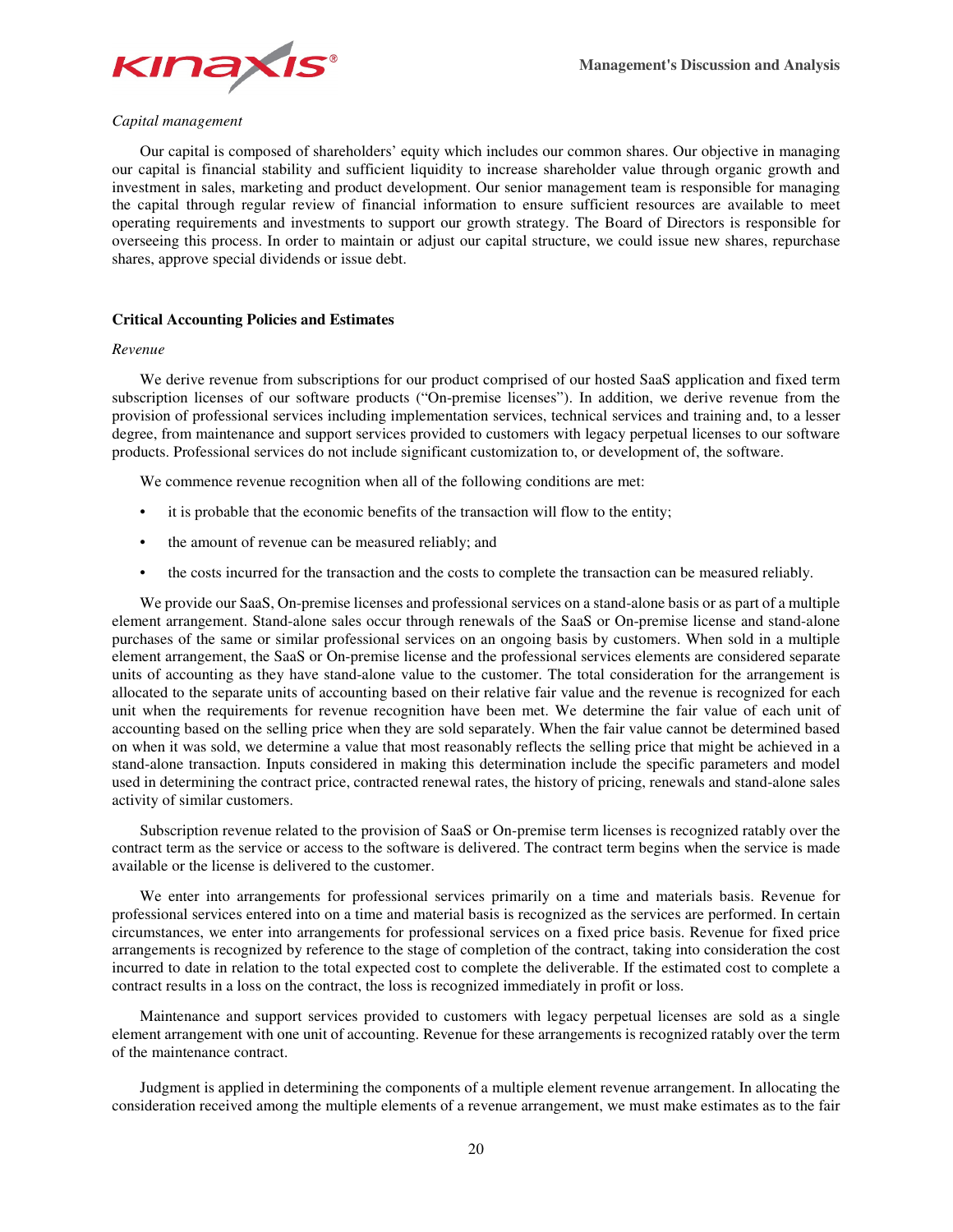

value of each individual element. The selling price of the element on a stand-alone basis is used to determine the fair value. Where stand-alone sales do not exist, various inputs are used to determine the fair value. Changes to these inputs may result in different estimates of fair value for an element and impact the allocation of consideration and timing of revenue recognition.

## *Income taxes*

Current income tax assets and liabilities for the current and prior periods are measured at the amount expected to be recovered from, or paid to, the taxation authorities. The tax rates and tax laws used to compute the amount are those that are enacted or substantively enacted, by the reporting date, in the countries where we operate and generate taxable income.

Deferred income tax assets and liabilities are recorded for the temporary differences between transactions that have been included in the financial statements or income tax returns. Deferred income taxes are provided for using the liability method. Under the liability method, deferred income taxes are recognized for all significant temporary differences between the tax and financial statement bases of assets and liabilities and for certain carry-forward items. Deferred income tax assets are recognized only to the extent that, in the opinion of management, it is probable that the deferred income tax assets will be realized.

The recognition of deferred tax assets requires that we assess future taxable income available to utilize deferred tax assets related to deductible or taxable temporary differences. We consider the nature and carry-forward period of deferred tax assets, our recent earnings history and forecast of future earnings in performing this assessment. The actual deferred tax assets realized may differ from the amount recorded due to factors having a negative impact on our operating results and lower future taxable income.

## *Investment tax credits recoverable*

The recognition of investment tax credits recoverable requires that we assess future tax payable available to utilize the investment tax credits. We consider the carry-forward period of the investment tax credits, our recent earnings history and forecast of future earnings in performing this assessment. We determine the value of effort expended towards research and development projects that qualify for investment tax credits and calculate the estimated recoverable to be recognized. The allocation of direct salaries to qualifying projects is derived from time records and assessment by management. The actual investment tax credits claimed and realized may differ from the estimate based on the final tax returns and review by tax authorities.

## *Fair value of share-based payments*

We use the Black-Scholes valuation model to determine the fair value of equity settled stock options. Estimates are required for inputs to this model including the fair value of the underlying shares, the expected life of the option, volatility, expected dividend yield and the risk-free interest rate. Variation in actual results for any of these inputs will result in a different value of the stock option realized from the original estimate.

## **Adoption of New Accounting Standards**

## Amendments to IAS 7: Statement of Cash Flows ("IAS 7")

In January 2016, the IASB issued amendments to IAS 7. These amendments require entities to provide disclosures that help users of the financial statements to better understand changes in liabilities that arise from financing activities, including both changes arising from cash flow and non-cash changes. These amendments became effective for annual periods beginning on or after January 1, 2017. The adoption of these amendments did not have a material impact on the consolidated financial statements.

## Amendments to IAS 12: Income Taxes ("IAS 12")

In January 2016, the IASB issued amendments to IAS 12. The amendments clarify the accounting for deferred tax assets for unrealized losses on debt instruments measured at fair value. These amendments became effective for annual periods beginning on or after January 1, 2017. The adoption of these amendments did not have a material impact on the consolidated financial statements.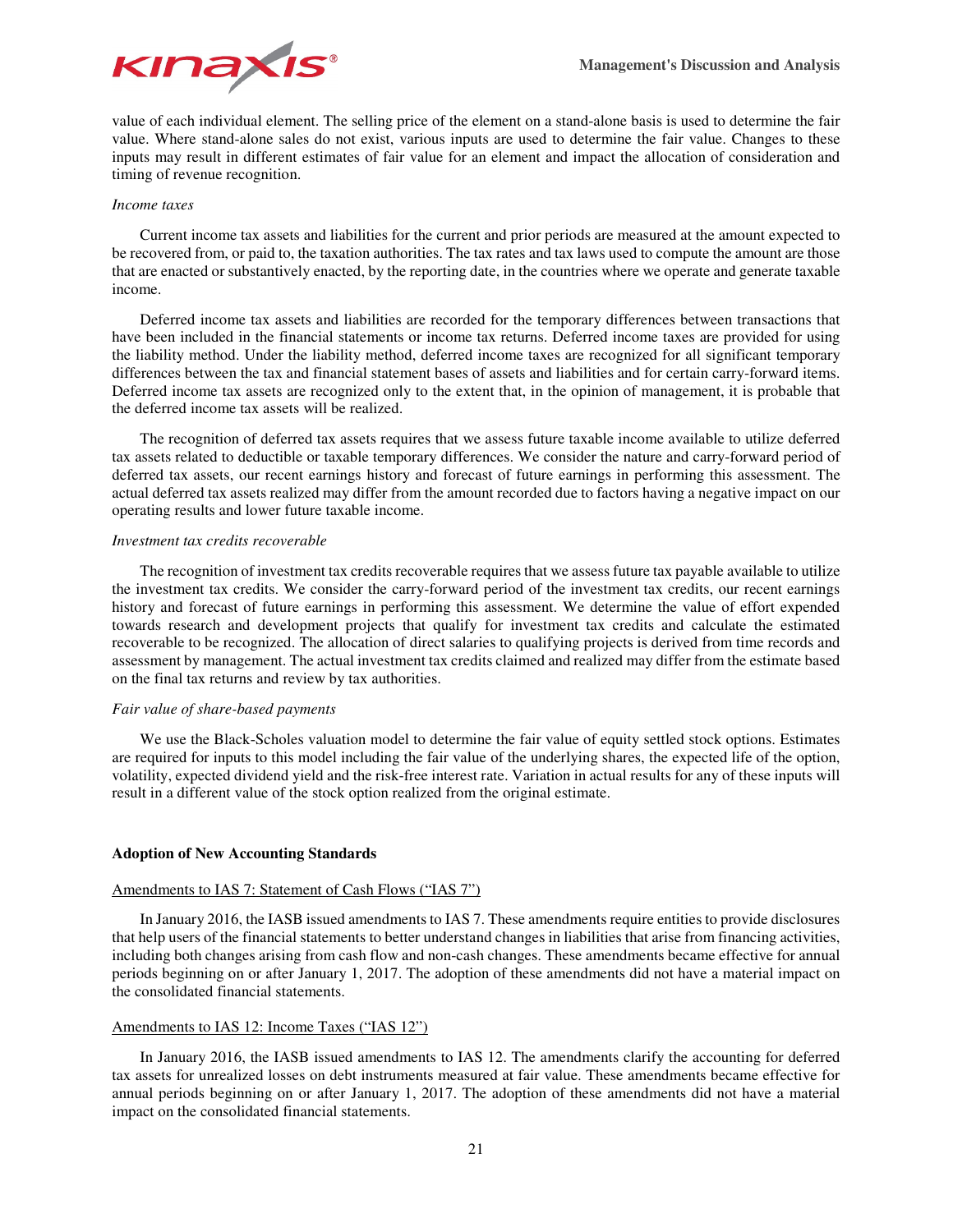

*Changes to standards and interpretations* 

## IFRS 9: Financial Instruments ("IFRS 9")

In July 2014, the IASB issued the final version of IFRS 9, bringing together the classification and measurement, impairment and hedge accounting phases of the project to replace IAS 39, Financial Instruments: Recognition and Measurement. This standard simplifies the classification of a financial asset as either at amortized cost or at fair value as opposed to the multiple classifications which were permitted under IAS 39. This standard also requires the use of a single impairment method as opposed to the multiple methods in IAS 39. The approach in IFRS 9 is based on how an entity manages its financial instruments in the context of its business model and the contractual cash flow characteristics of the financial assets. The standard also adds guidance on the classification and measurement of financial liabilities. IFRS 9 is to be applied retrospectively for annual periods beginning on or after January 1, 2018. Early application is permitted. We will adopt this standard for the annual period beginning January 1, 2018. The adoption of this standard is not expected to have a material impact on the consolidated financial statements.

## IFRS 15: Revenue from Contracts with Customers ("IFRS 15")

In May 2014, the IASB issued IFRS 15, with amendments in 2016, which provides a single, principles-based five-step model for revenue recognition to be applied to all customer contracts, and requires enhanced disclosures. The standard also provides guidance relating to recognition of customer contract acquisition and fulfillment costs. In April 2016, the IASB issued Clarifications to IFRS 15 in relation to the identification of performance obligations, principal versus agent considerations, as well as licensing application guidance. This standard will be effective January 1, 2018 and allows early adoption. IFRS 15 may be applied retrospectively to each prior period presented (full retrospective method) or with the cumulative effect of adoption recognized as at the date of initial application (modified retrospective method). We will adopt this standard for the annual period beginning January 1, 2018 and apply the modified retrospective method. The cumulative effect of adopting this standard January 1, 2018 will be recognized as an adjustment to our opening balance of retained earnings.

We continue our implementation plan for IFRS 15. The project plan includes developing the necessary accounting policies, estimates and judgments required to adopt IFRS 15, as well as any changes required to business processes, systems and internal controls to implement the policies and disclosures required upon adoption of IFRS 15. We have determined that the most significant impacts relate to accounting for our on-premise, fixed term subscription arrangements, capitalization of contract acquisition costs and expanded disclosure on revenue, performance obligations and contract balances. In some instances, a fixed term license is provided to the customer for their use onpremise. Under current revenue recognition policies, license revenue from on-premise, fixed term subscription arrangements is deferred and recognized ratably over the contract term. Under IFRS 15, revenue attributable to the implied software component for on-premise license arrangements will be recognized upon term commencement and revenue associated with the implied maintenance and support component will be recognized ratably over the term. Under our current accounting policies, contract acquisition costs, including incremental commissions paid to employees, are expensed upon commencement of the related contract revenue. Under IFRS 15, we will capitalize and amortize such contract acquisition costs where revenue is recognized ratably over the term. We continue to assess the financial impact of adopting this standard which will be completed and disclosed in the financial statements for the first quarter of 2018.

## IFRS 16: Leases ("IFRS 16")

In January 2016, the IASB issued IFRS 16, which specifies how to recognize, measure, present and disclose leases. The standard provides a single lessee accounting model, requiring lessees to recognize assets and liabilities for all leases unless the lease term is 12 months or less or the underlying asset has a low value. Consistent with its predecessor, IAS 17, the new lease standard continues to require lessors to classify leases as operating or finance. IFRS 16 is to be applied retrospectively for annual periods beginning on or after January 1, 2019. Earlier application is permitted if IFRS 15 has also been applied. IFRS 16 may be applied retrospectively to each prior period presented (full retrospective method) or with the cumulative effect of adoption recognized as at the date of initial application (modified retrospective method). We have elected to adopt this standard early concurrent with the adoption of IFRS 15 effective January 1, 2018 and apply the modified retrospective method.

We are currently evaluating the impact of adopting this standard; however, we expect the adoption of this standard to increase assets and liabilities as we will be required to record a right-of-use asset and a corresponding lease liability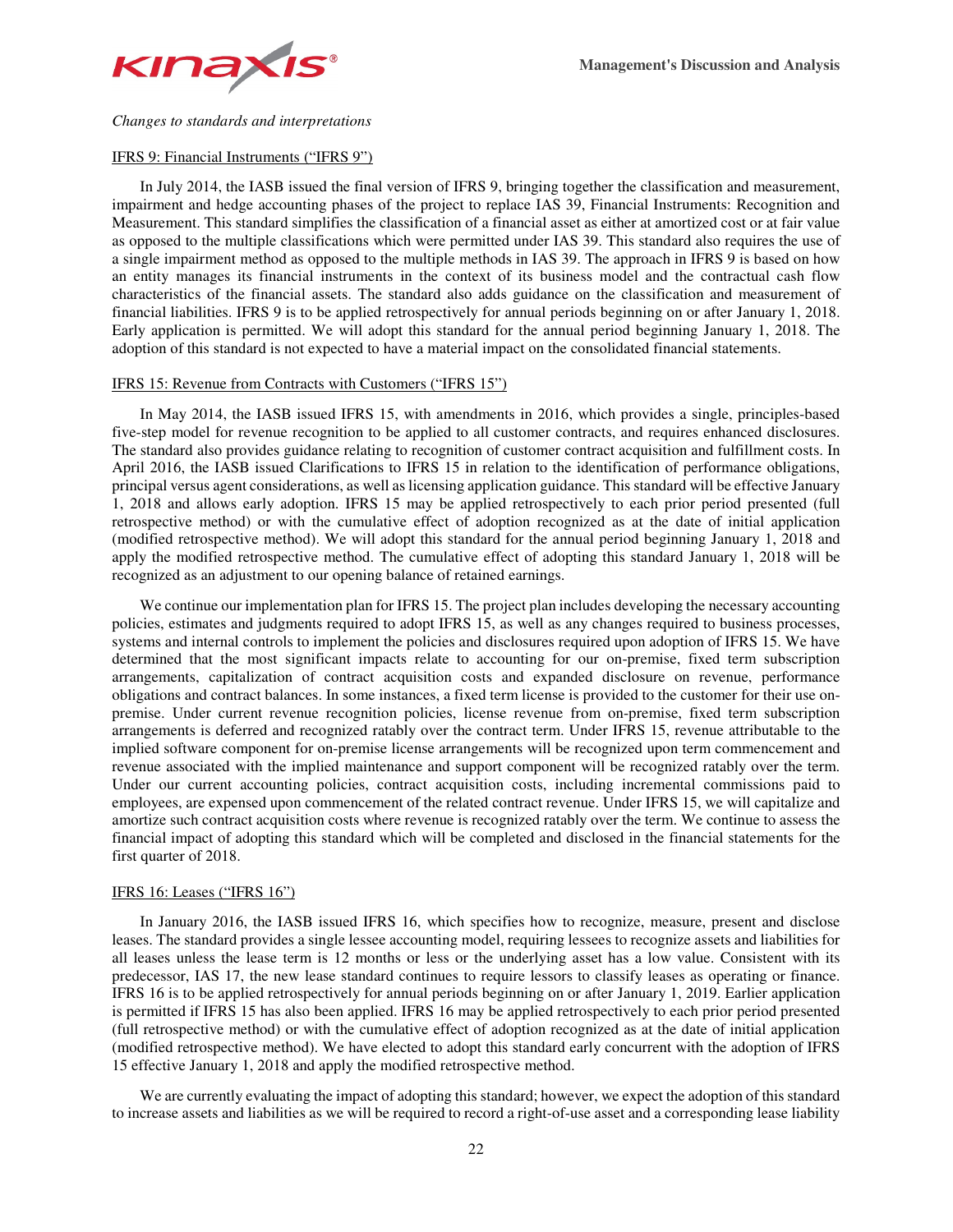

in our financial statements. We continue to assess the financial impact of adopting this standard which will be completed and disclosed in the financial statements for the first quarter of 2018.

## **Controls and Procedures**

## *Disclosure Controls and Procedures*

The Company's Chief Executive Officer ("**CEO**") and Chief Financial Officer ("**CFO**") are responsible for establishing and maintaining our disclosure controls and procedures. We maintain a set of disclosure controls and procedures designed to provide reasonable assurance that information required to be publicly disclosed is recorded, processed, summarized and reported on a timely basis. Our CEO and CFO have evaluated the design and effectiveness of our disclosure controls and procedures at the financial year end and based on the evaluation have concluded that the disclosure controls and procedures are effective.

## *Internal Controls over Financial Reporting*

Our internal controls over financial reporting ("**ICFR**") are designed to provide reasonable assurance regarding the reliability of financial reporting and the preparation of financial statements for external purposes in accordance with IFRS. Our management is responsible for establishing and maintaining adequate ICFR. Management, including our CEO and CFO, does not expect that our ICFR will prevent or detect all errors and all fraud or will be effective under all future conditions. A control system is subject to inherent limitations and even those systems determined to be effective can provide only reasonable, but not absolute, assurance that the control objectives will be met with respect to financial statement preparation and presentation.

National Instrument 52-109 of the Canadian Securities Administrators requires our CEO and CFO to certify that they are responsible for establishing and maintaining ICFR and that those internal controls have been designed and are effective in providing reasonable assurance regarding the reliability of financial reporting and the preparation of financial statements in accordance with IFRS. Our CEO and CFO are also responsible for disclosing any changes to our internal controls during the most recent period that have materially affected, or are reasonably likely to materially affect, our internal control over financial reporting. Our management under the supervision of our CEO and CFO has evaluated the design of our ICFR based on the Internal Control – Integrated Framework issued in 2013 by the Committee of Sponsoring Organizations of the Treadway Commission. As at December 31, 2017, management assessed the effectiveness of our ICFR. Management concluded that our ICFR is effective and there are no material weaknesses that have been identified by management. There were no significant changes to our ICFR for the three months and year ended December 31, 2017.